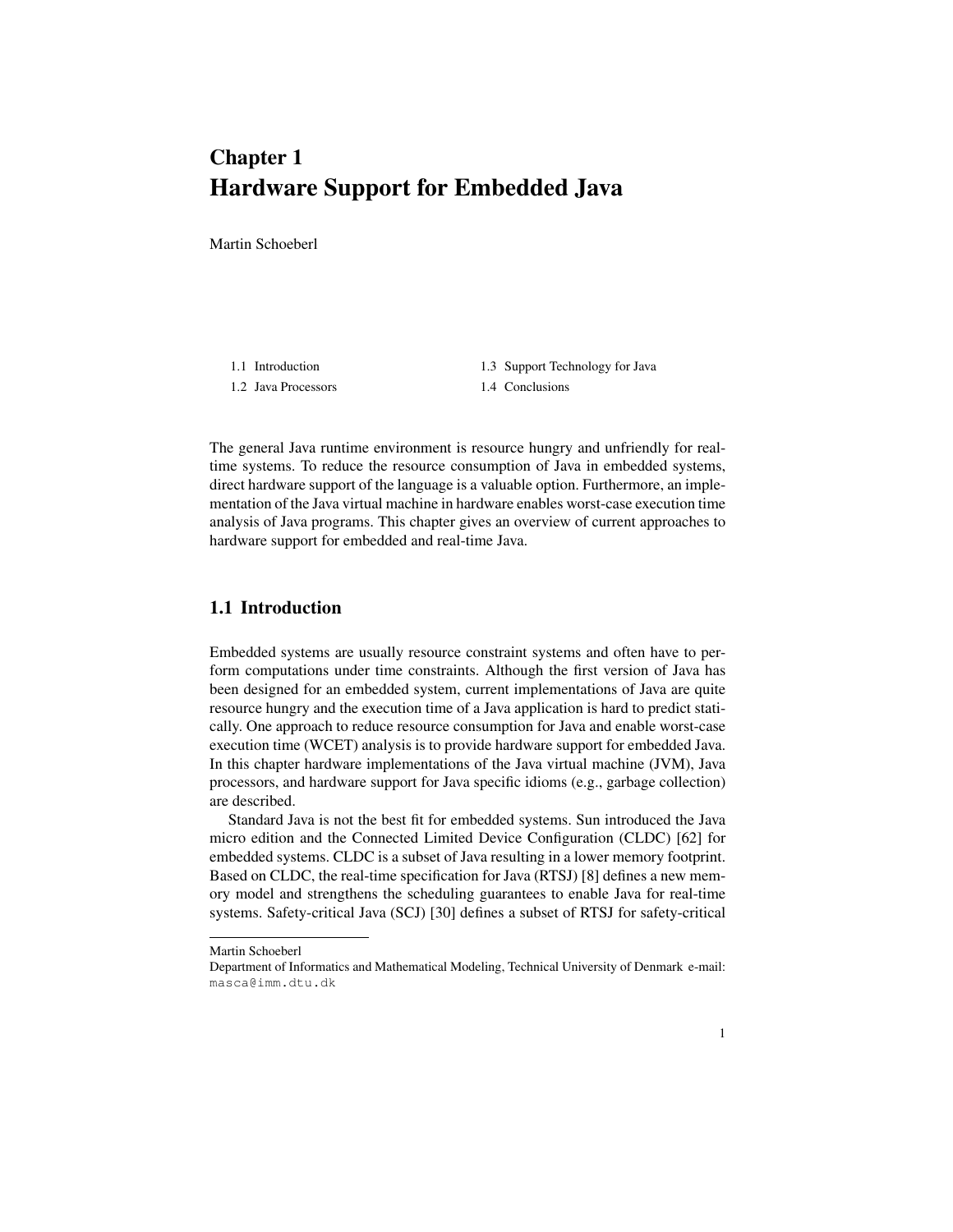|                                     | Target                      | Size      |                     | Speed | Year |
|-------------------------------------|-----------------------------|-----------|---------------------|-------|------|
|                                     | technology                  | Logic     | Memory (MHz) (pub.) |       |      |
| picoJava $[38, 60]$                 | ASIC. Altera FPGA           | 27500 LC  | 38 KB               | 40    | 1997 |
| Komodo [29, 28]                     | Xilinx FPGA                 | 2600 LC   |                     | 33    | 1999 |
| aJile aJ-100 [1, 18]                | ASIC $0.25\mu$              | 25 Kgates | 48 KB               | 100   | 2000 |
| Cip $[17, 26]$                      | ASIC $0.35\mu$              | 70 Kgates | 55 KB               | 80    | 2000 |
| jHISC [31, 63]                      | Xilinx FPGA                 | 15600 LC  | 14 KB               | 30    | 2002 |
| FemtoJava [6]                       | Xilinx FPGA                 | 2700 LC   | $0.5$ KB            | 56    | 2003 |
| JOP [46, 50]                        | Altera, Xilinx FPGA 3000 LC |           | 4 KB                | 100   | 2003 |
| $j$ amuth $[65]$                    | Altera FPGA                 |           |                     | 33    | 2007 |
| BlueJEP $[15]$                      | Xilinx FPGA                 | 6900 LC   | 0 <sub>K</sub> B    | 85    | 2007 |
| SHAP [72, 73]                       | Altera, Xilinx FPGA 5600 LC |           | 22 KB               | 80    | 2007 |
| aJile aJ-102/200 [2] ASIC $0.18\mu$ |                             |           | 80 KB               | 180   | 2009 |

Table 1.1: Relevant Java processors for embedded Java

systems. Most Java processors base the Java library on CLDC or a subset of it. Although the RTSJ would be a natural choice for embedded Java processors, none of the available processors support the RTSJ.

Embedded Java can be supported by a hardware implementation of the JVM – a Java processor, or by extending a RISC processor with Java specific support hardware. In the following section we provide an overview of current and most influential Java processors for embedded systems. Hardware support for low-level I/O in Java, object oriented caches, and garbage collection is described in Section 1.3. Most of the techniques for Java hardware support have been introduced in the context of Java processors. However, they can also be used to enhance a standard RISC processor, which executes compiled Java. The chapter is concluded in Section 1.4

## 1.2 Java Processors

In the late 90's, when Java became a popular programming language, several companies developed Java processors to speedup the execution of Java. Besides commercial processors, research on Java processor architectures was also very active at this time. With the introduction of advanced JIT compilers, the speed advantage of Java processors diminished, and many products for general purpose computing were cancelled. In the embedded domain, Java processors and coprocessors are still in use and actively developed. In this section an overview of products and research projects that survived or are still relevant are described. A description of some of the disappeared Java processors can be found in [48].

Table 1.1 lists the relevant Java processors available to date. The entries are listed in the order the processors became available. The last column presents the year where the first paper on the processor has been published. The references in the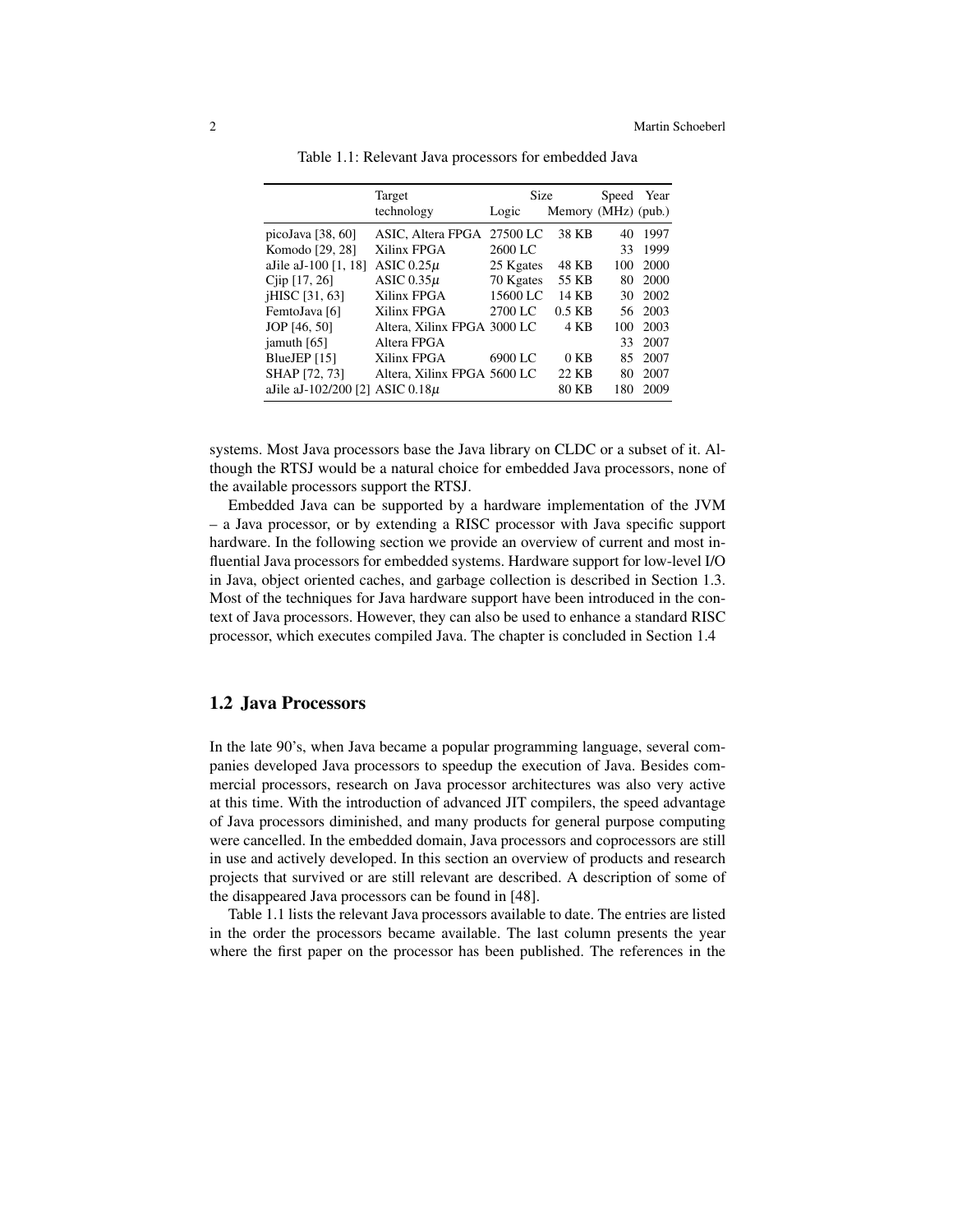first column are to the first published paper and to the most relevant paper for the processor.

The resource usage is given either in ASIC gates for an implementation in silicon or in logic cells (LC) when implemented in a field-programmable gate array (FPGA). The memory column gives the size of on-chip memory usage for caches and microcode store. Cache sizes are usually configurable. The column lists the default configuration. When an entry is missing, there is no information available. One design, the BlueJEP, uses Xilinx LCs for distributed RAM and therefore the LC count is high, but no dedicated on-chip memory is used. The listed resource consumptions of the processors are based on latest publications (most research projects grew in size over time). However, most FPGA based projects are configurable and the resource consumption depends on the concrete configuration.

Note, that the clock frequency does not give a direct indication of the performance of the processors, it is more an indication of the pipeline organization. E.g., the implementation of picoJava in an Altera FPGA [44] clocked at 40 MHz performs better than JOP in the same FPGA at 100 MHz.

## *1.2.1 picoJava*

Sun introduced the first version of picoJava [38] in 1997. The processor was targeted at the embedded systems market as a pure Java processor with restricted support of C. picoJava-I contains four pipeline stages. A redesign followed in 1999, known as picoJava-II that is now freely available with a rich set of documentation [60, 61].

Sun's picoJava is the Java processor most often cited in research papers. It is used as a reference for new Java processors and as the basis for research into improving various aspects of a Java processor. Ironically, this processor was never released as a product by Sun.

The architecture of picoJava is a stack-based CISC processor implementing 341 different instructions [38] and is the most complex Java processor available. The processor can be implemented in about 440K gates [12]. An implementation of picoJava in an Altera FPGA was performed by Puffitsch and Schoeberl [44]. As seen in Table 1.1, picoJava is the biggest Java processor implemented in an FPGA. Nevertheless, it provides a baseline for comparison with other research processors.

Simple Java bytecodes are directly implemented in hardware, most of them execute in one to three cycles. Other performance critical instructions, for instance invoking a method, are implemented in microcode. picoJava traps on the remaining complex instructions, such as creation of an object, and emulates this instruction. To access memory, internal registers and for cache management, picoJava implements 115 extended instructions with 2-byte opcodes. These instructions are necessary to write system-level code to support the JVM.

Traps are generated on interrupts, exceptions, and for instruction emulation. A trap is rather expensive and has a minimum overhead of 16 clock cycles. This minimum value can only be achieved if the trap table entry is in the data cache and the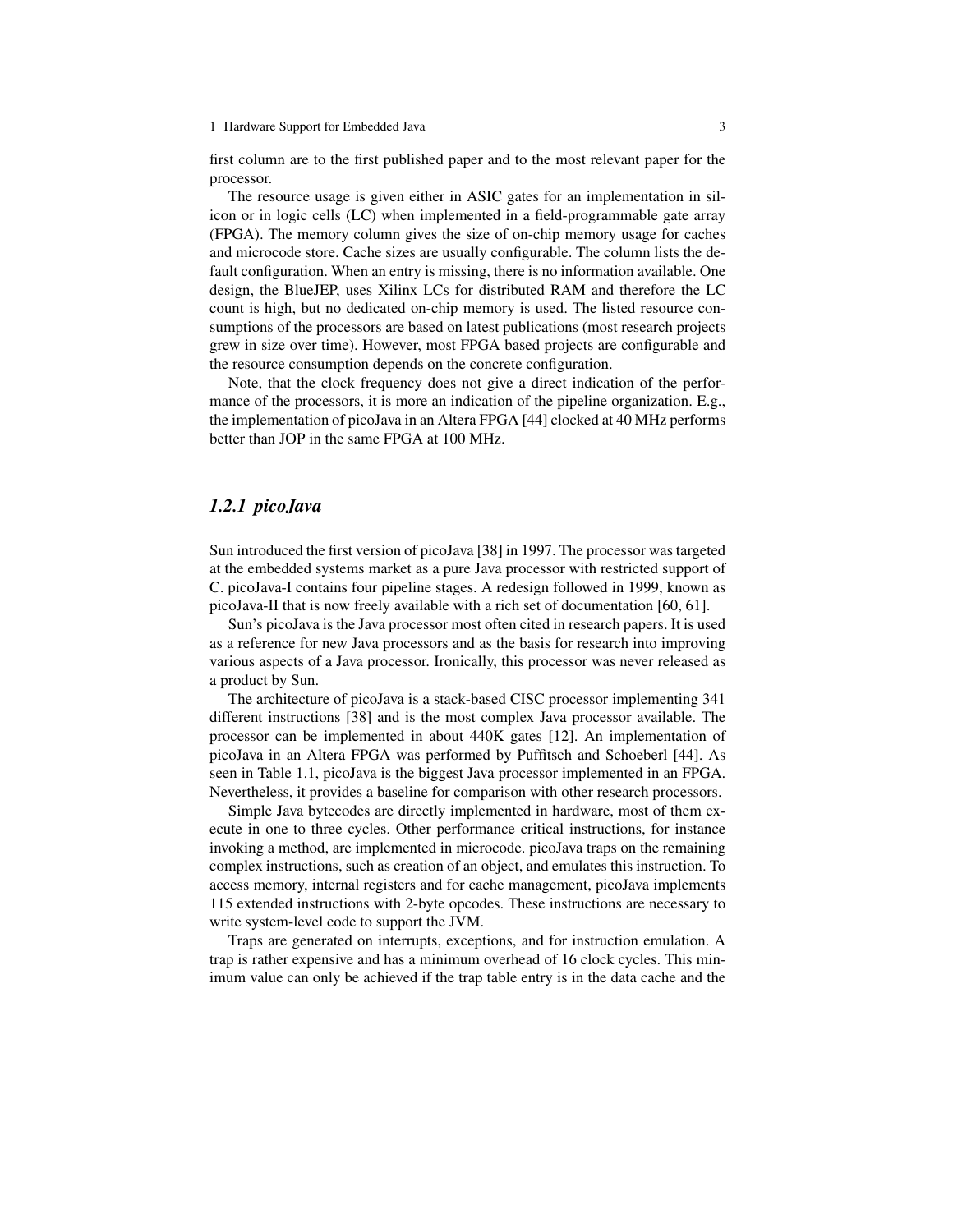

Figure 1.1: Block diagram of picoJava-II (from [60])

first instruction of the trap routine is in the instruction cache. The worst-case interrupt latency is 926 clock cycles [61]. This great variation in execution times for a trap hampers tight WCET estimates.

Figure 1.1 shows the major function units of picoJava. The integer unit decodes and executes picoJava instructions. The instruction cache is direct-mapped, while the data cache is two-way set-associative, both with a line size of 16 bytes. The caches can be configured between 0 and 16 KB. An instruction buffer decouples the instruction cache from the decode unit. The floating-point unit (FPU) is organized as a microcode engine with a 32-bit datapath, supporting single- and double-precision operations. Most single-precision operations require four cycles. Double-precision operations require four times the number of cycles as single-precision operations. For low-cost designs, the FPU can be removed and the core traps on floating-point instructions to a software routine to emulate these instructions. picoJava provides a 64-entry stack cache as a register file. The core manages this register file as a circular buffer, with a pointer to the top of stack. The stack management unit automatically performs spill to and fill from the data cache to avoid overflow and underflow of the stack buffer. To provide this functionality the register file contains five memory ports. Computation needs two read ports and one write port, the concurrent spill and fill operations need additional read and write ports. The processor core consists of following six pipeline stages:

Fetch: Fetch 8 bytes from the instruction cache or 4 bytes from the bus interface to the 16-byte-deep prefetch buffer.

Decode: Group and precode instructions (up to 7 bytes) from the prefetch buffer. Instruction folding is performed on up to four bytecodes.

Register: Read up to two operands from the register file (stack cache).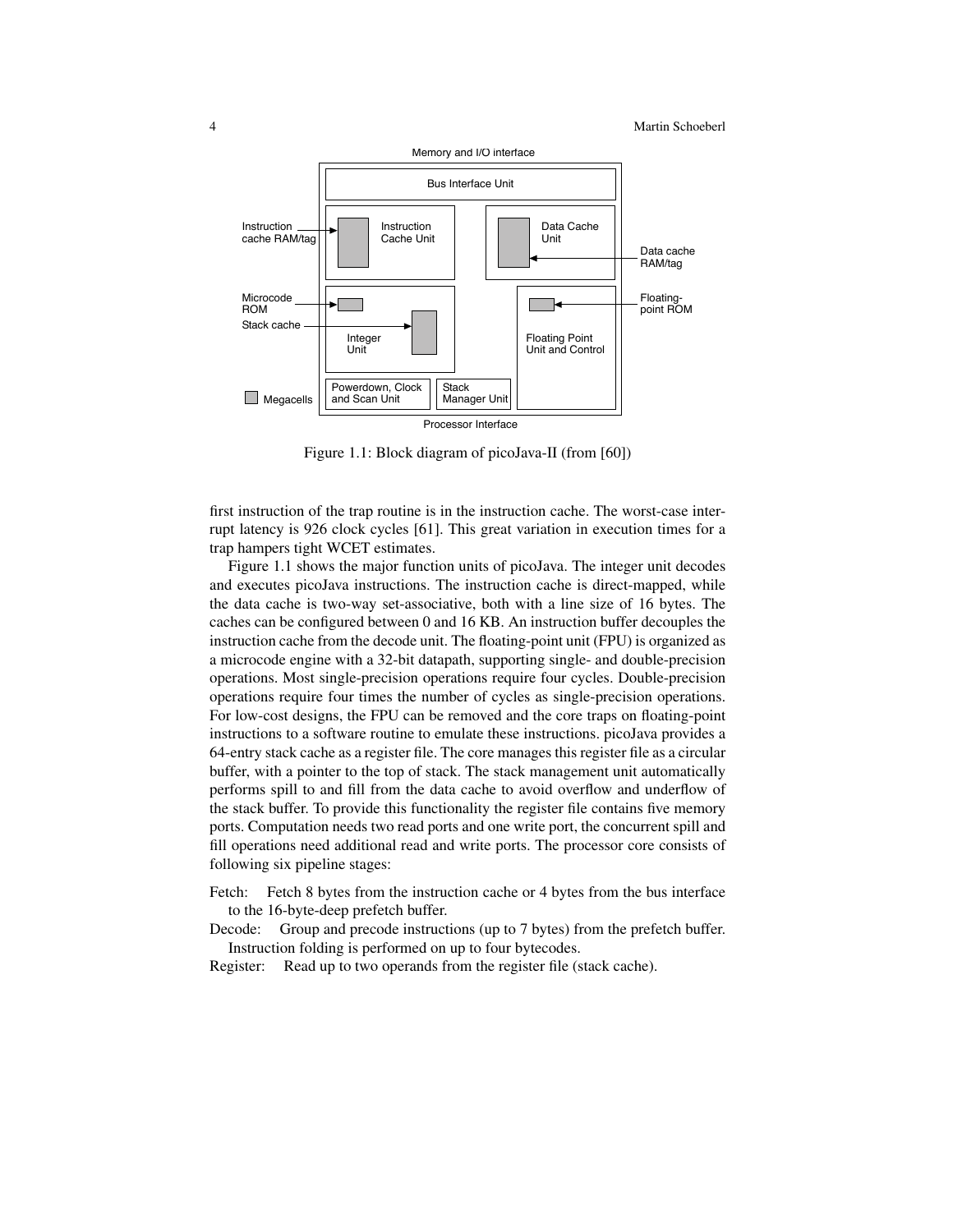A Java statement

 $c = a + b;$ 

translates to the following bytecodes:

iload\_1 iload\_2 iadd istore\_3

Figure 1.2: A common folding pattern that is executed in a single cycle with instruction folding

Execute: Execute simple instructions in one cycle or microcode for multi-cycle instructions.

Cache: Access the data cache.

Writeback: Write the result back into the register file.

The integer unit together with the stack unit provides a mechanism, called instruction folding, to speed up common code patterns found in stack architectures, as shown in Figure 1.2. Instruction folding is a technique to merge several stack oriented bytecode instructions into fewer RISC type instructions dynamically. When all entries are contained in the stack cache, the picoJava core can fold these four instructions to one RISC-style single cycle operation.

Instruction folding was implemented in picoJava and proposed in several research papers. However, none of the current Java processors implements instruction folding. The theoretical papers on instruciton folding ignored the complexity of the folding pattern detection and the influence on the maximum clock frequency (besides the larger chip space). Gruian and Westmijze evaluated the instruction folding by implementing the proposed algorithms in an FPGA [16]. Their result shows that the reduced cycle count due to folding is more than offset by the decreased clock frequency.

picoJava contains a simple mechanism to speed-up the common case for monitor enter and exit. The two low order bits of an object reference are used to indicate the lock holding or a request to a lock held by another thread. These bits are examined by monitorenter and monitorexit. For all other operations on the reference, these two bits are masked out by the hardware. Hardware registers cache up to two locks held by a single thread.

To efficiently implement a generational or an incremental garbage collector picoJava offers hardware support for write barriers through memory segments. The hardware checks all stores of an object reference if this reference points to a different segment (compared to the store address). In this case, a trap is generated and the garbage collector can take the appropriate action. Additional two reserved bits in the object reference can be used for a write barrier trap to support incremental collection. The hardware support for write barriers can also be used for assignment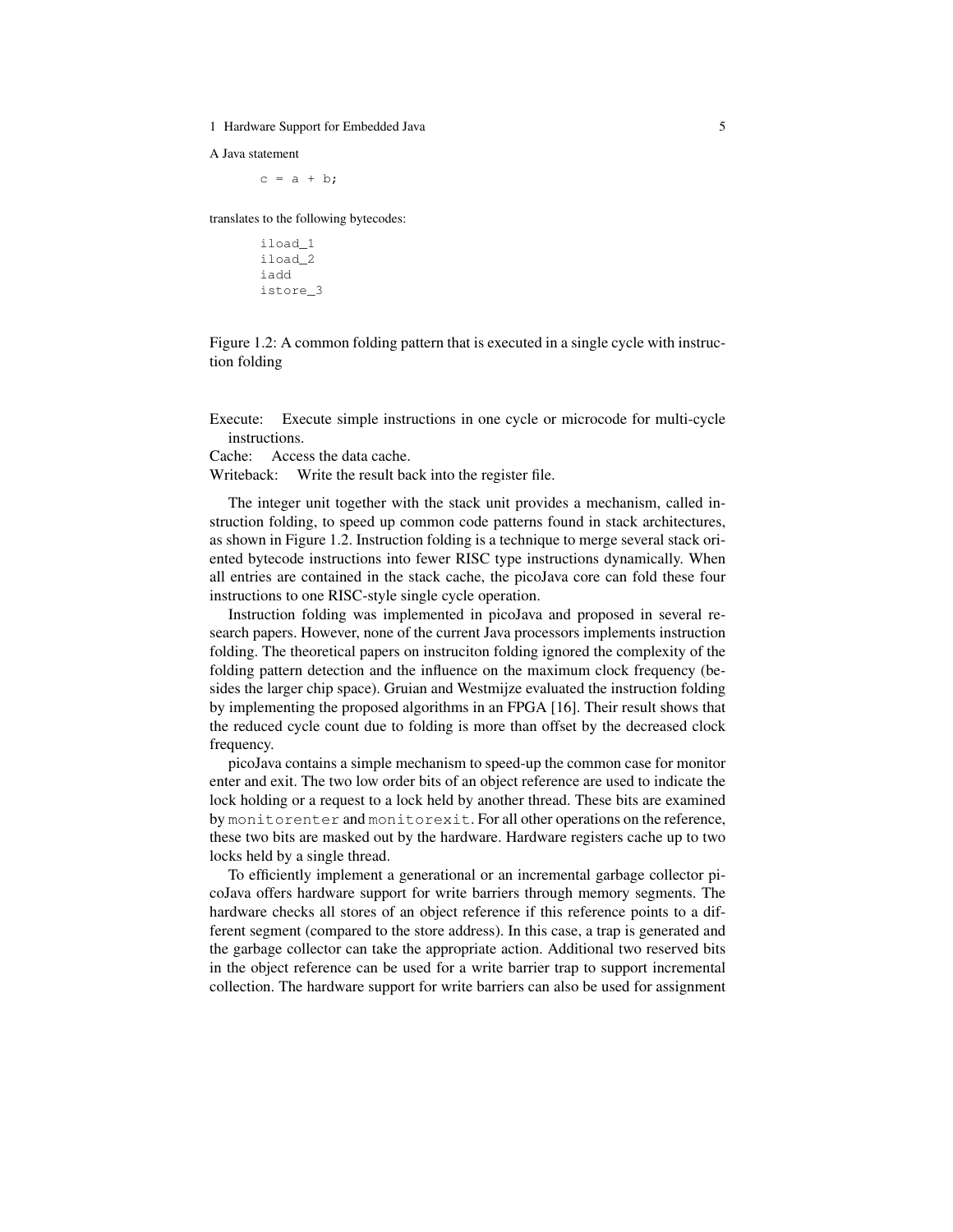checks of RTSJ based memory areas [21]. A combination of GC support and RTSJ assignment checks with the picoJava hardware support is presented in [22].

The distribution of picoJava does not contain a complete JVM and no Java libraries. It is expected that picoJava is just the base platform for different variants of an embedded JVM.

## *1.2.2 aJile's JEMCore*

aJile's JEMCore is a Java processor that is available as both an IP core and a stand alone processor [1, 18]. It is based on the 32-bit JEM2 Java chip developed by Rockwell-Collins. JEM2 is an enhanced version of JEM1, created in 1997 by the Rockwell-Collins Advanced Architecture Microprocessor group. Rockwell-Collins originally developed JEM for avionics applications by adapting an existing design for a stack-based embedded processor. Rockwell-Collins decided not to sell the chip on the open market. Instead, it licensed the design exclusively to aJile Systems Inc., which was founded in 1999 by engineers from Rockwell-Collins, Centaur Technologies, Sun Microsystems, and IDT.

The core contains 24 32-bit wide registers. Six of them are used to cache the top elements of the stack. The datapath consists of a 32-bit ALU, a 32-bit barrel shifter, and support for floating point operations (disassembly/assembly, overflow and NaN detection). The control store is a 4K by 56 ROM to hold the microcode that implements the Java bytecode. An additional RAM control store can be used for custom instructions. This feature is used to implement the basic synchronization and thread scheduling routines in microcode. This results in low execution overheads with thread-to-thread yield of less than one  $\mu$ s (at 100 MHz). An optional Multiple JVM Manager (MJM) supports two independent, memory protected JVMs. The two JVMs execute time-sliced on the processor. According to aJile, the processor can be implemented in 25K gates (without the microcode ROM). The MJM needs additional 10K gates.

The first two silicon versions of JEM where the aJ-80 and the aJ-100. Both versions comprise a JEM2 core, the MJM, 48 KB zero wait state RAM and peripheral components, such as timer and UART. 16 KB of the RAM is used for the writable control store. The remaining 32 KB is used for storage of the processor stack. The aJ-100 provides a generic 8-bit, 16-bit or 32-bit external bus interface, while the aJ-80 only provides an 8-bit interface. The aJ-100 can be clocked up to 100 MHz and the aJ-80 up to 66 MHz. The power consumption is about 1mW per MHz.

The third generation of aJile's Java processor (JEMCore-II) is enhanced with a fixed-point MAC unit and a 32 KB, 2-way set-associative, unified instruction and data cache. The latest versions of the aJile processor (aJ-102 [2] and aj-200 [3]), based on the JEMCore-II, are system-on-chips, including advanced I/O devices, such as an Ethernet controller, a LCD panel interface, an USB controller, and a hardware accelerator for encryption/decryption. Both processors are implemented in  $0.18\mu$  and can be clocked up to 180 MHz. The aJ-102 is intended as a network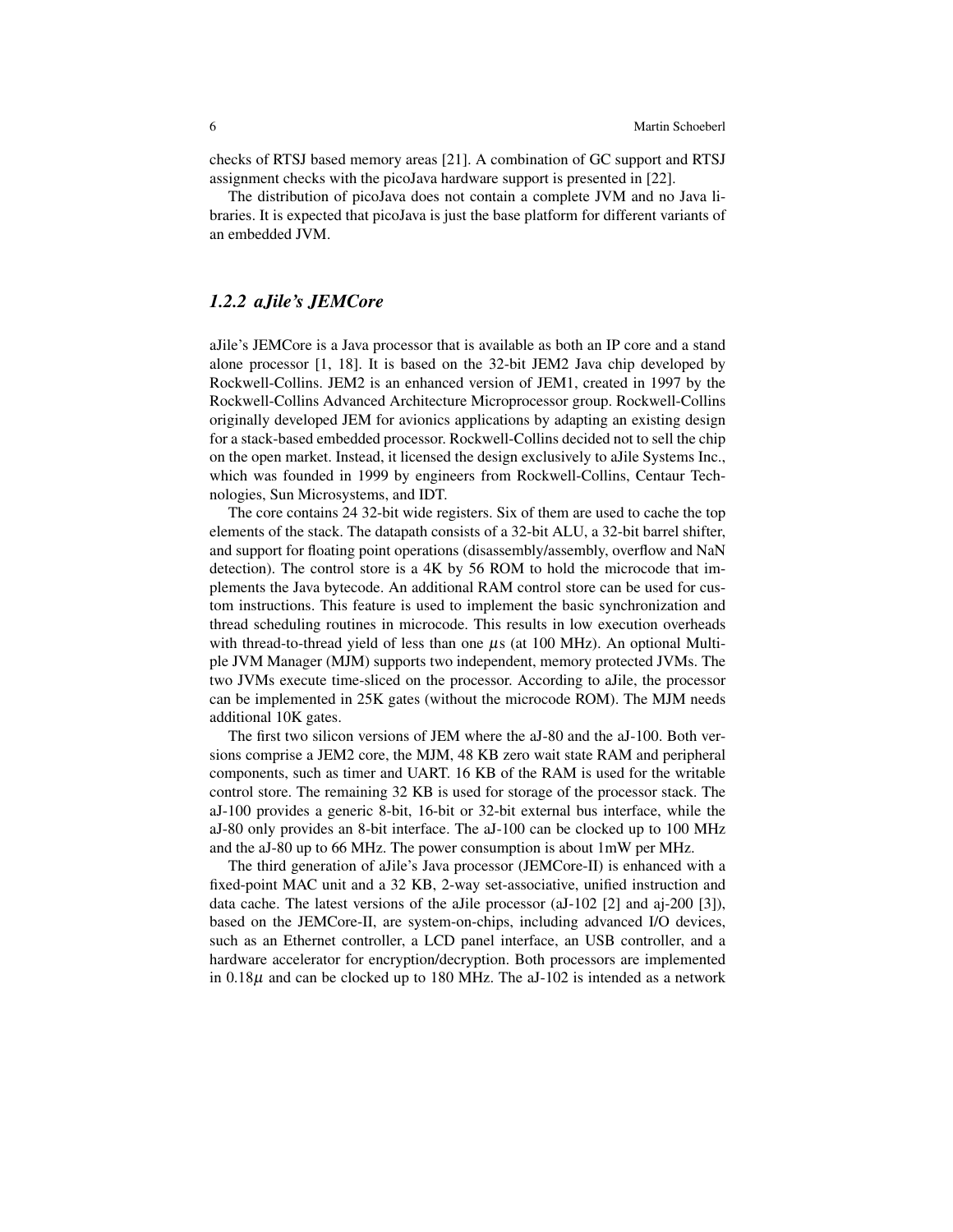processor, whereas the aJ-200, with hardware support for image capturing and a media codec, targets the real-time multimedia market.

The aJile processor is intended for real-time systems with an on-chip real-time thread manager. The RTOS and all device drivers are written entirely in Java. Furthermore, aJile Systems was part of the original expert group for the RTSJ. However, the aJile runtime system does not support the RTSJ, but implements their own version of real-time threads. The aJile processor could be a reasonable platform for WCET analysis, but no information about the bytecode execution times is disclosed.

## *1.2.3 Komodo and jamuth*

Komodo [28] is a multithreaded Java processor with a four-stage pipeline. It is intended as a basis for research on real-time scheduling on a multithreaded microcontroller. The unique feature of Komodo is the instruction fetch unit with four independent program counters and status flags for four threads. A priority manager is responsible for hardware real-time scheduling and can select a new thread after each bytecode instruction.

Komodo's multi-threading is similar to hyper-threading in modern processors that are trying to hide latencies due to cache misses and branch misspredictions. However, this feature leads to very pessimistic WCET values if all threads are considered. For a real-time setting one thread can be given top priority in the hardware scheduler. The other threads can use the stall cycles (e.g., due to a memory access) of the real-time thread. Therefore, a single real-time thread can provide timing guarantees and the other hardware threads can be used for soft real-time tasks or for interrupt service threads. Multiple real-time threads are supported by a software based real-time scheduler.

The Java processor jamuth is the follow-up project to Komodo [65], and is targeted for commercial embedded applications with Altera FPGAs. jamuth is well integrated in the Alter's System-on-a-Programmable-Chip builder. The memory and peripheral devices are connected via the Avalon bus. The standard configuration of jamuth uses a scratchpad memory for trap routines and the garbage collector. An additional instruction cache is shared between all hardware threads.

## *1.2.4 Java Optimized Processor (JOP)*

JOP [50] is an implementation of the JVM in hardware, especially designed for real-time systems. To support hard timing constraints, the main focus of the development of JOP has been on time-predictable bytecode execution. All function units, and especially the interactions between them, are carefully designed to avoid any time dependencies between bytecodes. This feature simplifies the low-level part of WCET analysis, a mandatory analysis for hard real-time systems.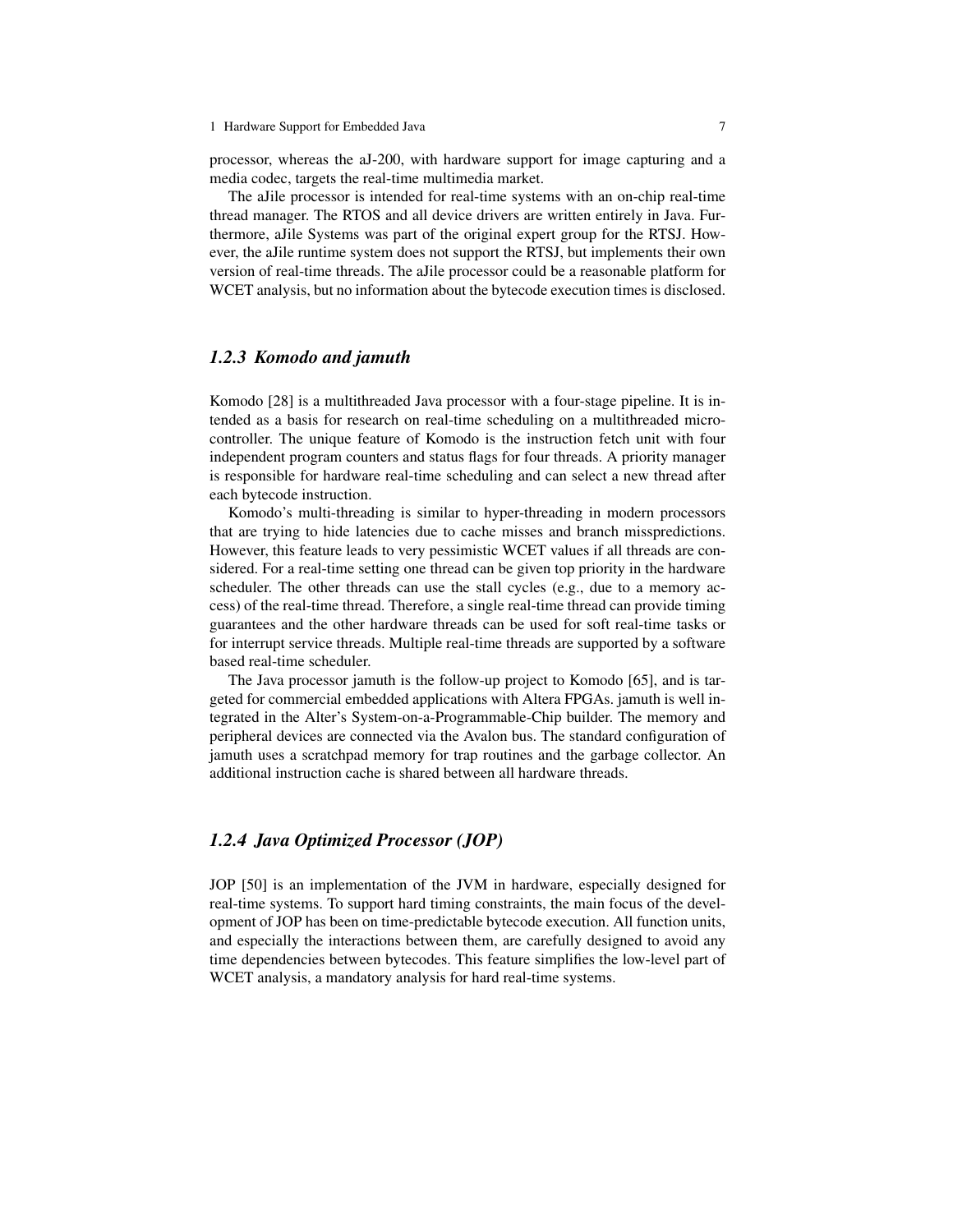

Figure 1.3: Block diagram of JOP (from [51])

Figure 1.3 shows the block diagram of JOP. The main components are: the 4-stage pipeline, the memory controller with the method cache [47] and object cache [53], the extension module for hardware accelerators, and a scratchpad memory. Main memory and I/O devices are connected via the SimpCon interface to the CPU core.

JOP dynamically translates the CISC Java bytecodes to a RISC, stack based instruction set (the microcode) that can be executed in a 3-stage pipeline. The translation takes exactly one cycle per bytecode and is therefore pipelined (adding a fourth pipeline stage). Compared to other forms of dynamic code translation, the translation in JOP does not add any variable latency to the execution time and is therefore time-predictable. Interrupts are inserted in the translation stage as special instructions and are transparent to the microcode pipeline. All microcode instructions have a constant execution time of one cycle. No stalls are possible in the microcode pipeline. Loads and stores of object fields are handled explicitly. The absence of time dependencies between bytecodes results in a simple processor model for the low-level WCET analysis [58].

JOP contains a simple execution stage with the two topmost stack elements as discrete registers. No write back stage or data forwarding logic is needed. The short pipeline (4 stages) results in short conditional branch delays and therefore helps to avoid any hard-to-analyze branch prediction logic or branch target buffer.

JOP introduced a special instruction cache, the method cache [47], which caches whole methods. With a method cache, only invoke and return bytecodes can result in a cache miss. All other bytecodes are guaranteed cache hits. The idea to cache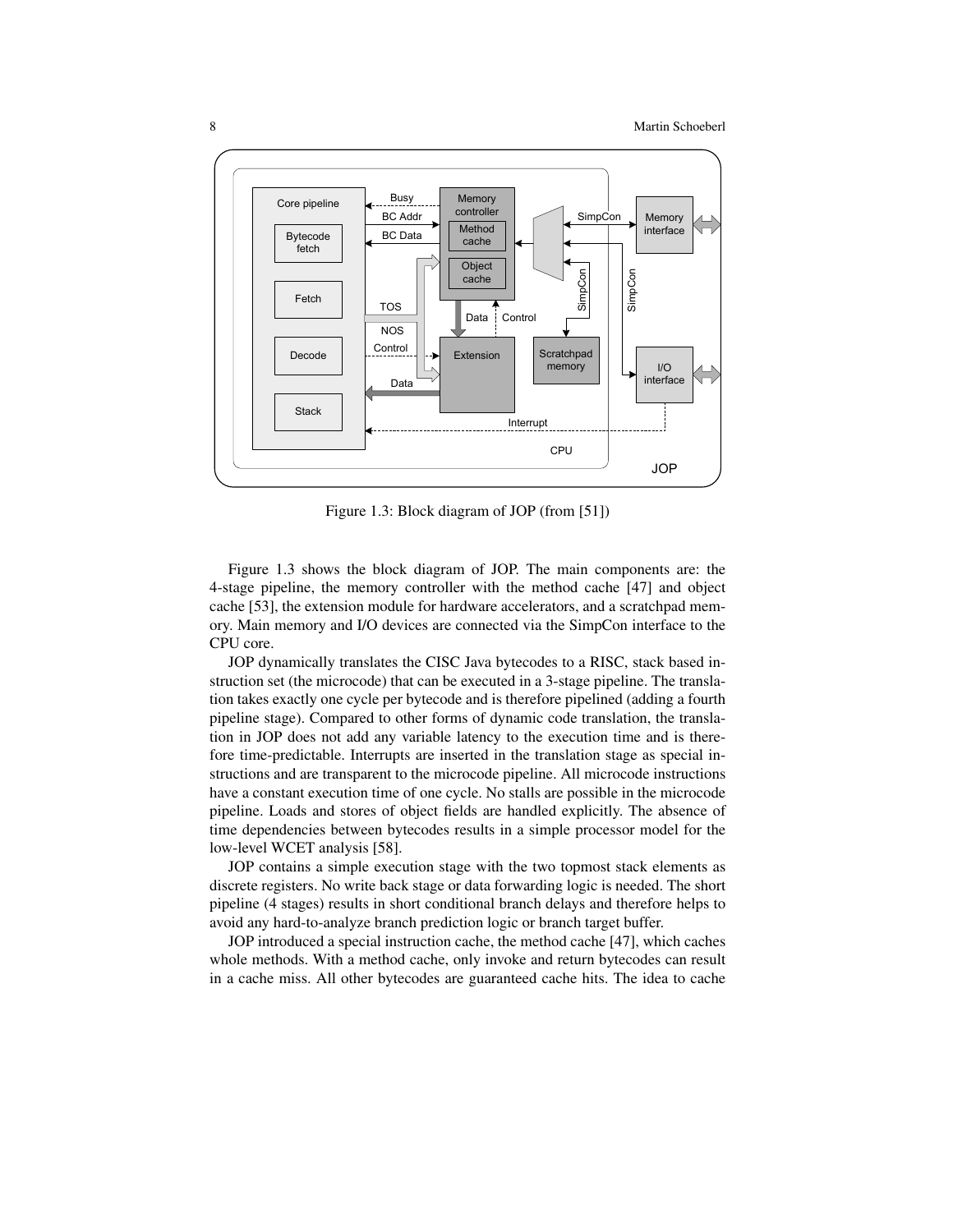whole methods is based on the assumption that WCET analysis at the call graph level is more practical than performing cache analysis for each bytecode. Furthermore, loading whole methods also leads to better average case execution times for a memory with long latency but high bandwidth. The load time depends on the size of the method. However, on JOP, the cache loading is done in parallel with microcode execution in the core pipeline. Therefore, small methods do not add any additional latency to the invoke or return bytecodes. The method cache is also integrated in the embedded Java processor SHAP [42] and considered for jamuth [65] as a timepredictable caching solution.<sup>1</sup>

JOP has it's own notion of real-time threads that are scheduled with a preemptive, priority based scheduler. In the multi-processor configuration of JOP [40], the scheduling is partitioned. A thread is pinned to a core and each core has it's own scheduler based on a core local timer.

JOP is available in open-source under the GNU GPL. The open-source approach with JOP enabled several research projects to build upon JOP: a hardware GC implementation [13]; the BlueJEP processor architecture [15] and the first version of SHAP [43]<sup>2</sup> are based on JOP; and JOP has been combined with the LEON processor for a real-time Agent computing platform targeting distributed satellite systems [9]. JOP is also in use in several industrial applications [49, 35]. Furthermore, the WCET friendly architecture of JOP enabled development of several WCET analysis tools for Java [19, 7, 23]. The WCET analysis tool WCA is part of the JOP source distribution [58].

## *1.2.5 BlueJEP*

BlueJEP is a Java processor specified in Bluespec System Verilog (BSV) to evaluate BSV for system design [15]. BlueJEP's design starting point was the architecture of JOP [50]. With respect to the Java build process and microcode, BlueJEP is JOP compatible. However, the pipeline has a different structure. Six stages are connected via searchable FIFOs and are as follows: fetch bytecode, fetch microcode, decode and fetch register, fetch stack, execute, and write back. The last stages contain a forwarding network. Quite unconventional is the bypass option where the execution stage can be skipped by individual instructions. BlueJEP can be configured to use a memory management unit that performs mark-compact based garbage collection in hardware [14].

<sup>&</sup>lt;sup>1</sup> Personal communication with Sascha Uhrig.

<sup>2</sup> The similarity can be found when comparing the microcode instructions of JOP and SHAP. The microcode instructions of SHAP are described in the appendix of the technical report [43].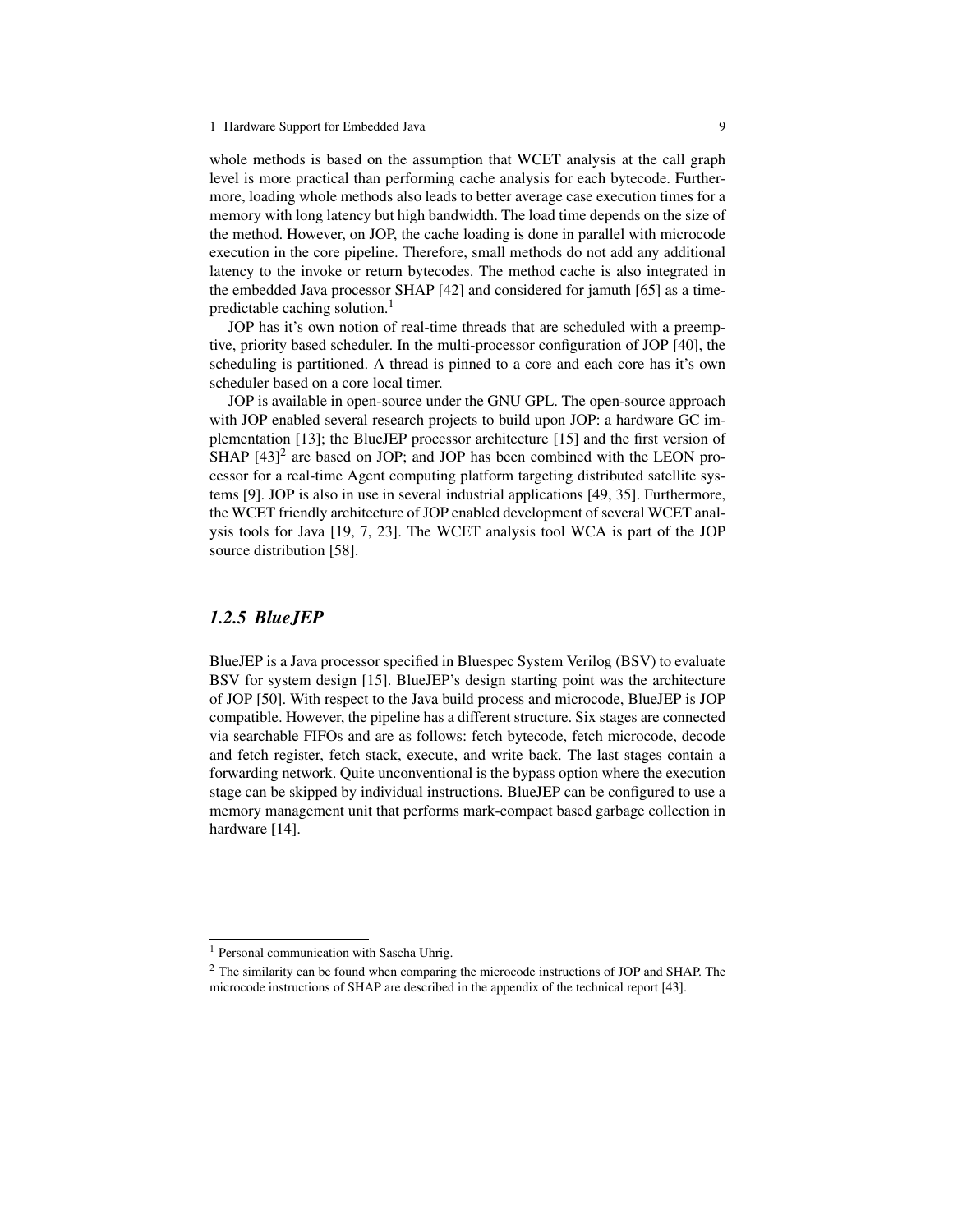### *1.2.6 Java accelerators*

Another approach to speedup Java programs in an embedded system is to enhance a RISC core with a Java accelerator. The main idea is to support (legacy) C code *and* Java code in a single chip. The accelerator can work as translation unit or as a Java coprocessor. The translation unit substitutes the switch statement of an interpreting JVM (bytecode decoding) through hardware and/or translates simple bytecodes to a sequence of RISC instructions on the fly. A coprocessor is placed in the instruction fetch path of the main processor and translates Java bytecodes to sequences of instructions for the host CPU or directly executes basic Java bytecodes. The complex instructions are emulated by the main processor.

Nozomi's JA108 [36], previously known as JSTAR, Java accelerator sits between the native processor and the memory subsystem. JA108 fetches Java bytecodes from memory and translates them into native microprocessor instructions. JA108 acts as a pass-through when the core processor's native instructions are being executed. The JA108 is targeted for use in mobile phones to increase performance of Java multimedia applications. The coprocessor is available as standalone package or with included memory and can be operated up to 104 MHz. The resource usage for the JSTAR is known to be about 30K gates plus 45 Kbits for the microcode.

Jazelle [4] is an extension of the ARM 32-bit RISC processor, similar to the Thumb state (a 16-bit mode for reduced memory consumption). A new ARM instruction puts the processor into Java state. Bytecodes are fetched and decoded in two stages, compared to a single stage in ARM state. Four registers of the ARM core are used to cache the top stack elements. Stack spill and fill is handled automatically by the hardware. Additional registers are reused for the Java stack pointer, the variable pointer, the constant pool pointer, and locale variable 0 (the this pointer in methods). Keeping the complete state of the Java mode in ARM registers simplifies its integration into existing operating systems. The Jazelle coprocessor is integrated into the same chip as the ARM processor. The hardware bytecode decoder logic is implemented in less than 12K gates. It accelerates, according to ARM, some 95% of the executed bytecodes. 140 bytecodes are executed directly in hardware, while the remaining 94 are emulated by sequences of ARM instructions. This solution also uses code modification with quick instructions to substitute certain objectrelated instructions after link resolution. All Java bytecodes, including the emulated sequences, are re-startable to enable a fast interrupt response time.

The Cjip processor [17, 26] supports multiple instruction sets, allowing Java, C, C++ and assembler to coexist. Internally, the Cjip uses 72 bit wide microcode instructions, to support the different instruction sets. At its core, Cjip is a 16-bit CISC architecture with on-chip 36 KB ROM and 18 KB RAM for fixed and loadable microcode. Another 1 KB RAM is used for eight independent register banks, string buffer and two stack caches. Cjip is implemented in 0.35-micron technology and can be clocked up to 80 MHz. The JVM of Cjip is implemented largely in microcode (about 88% of the Java bytecodes). Java thread scheduling and garbage collection are implemented as processes in microcode. Microcode instructions execute in two or three cycles. A JVM bytecode requires several microcode instructions. The Cjip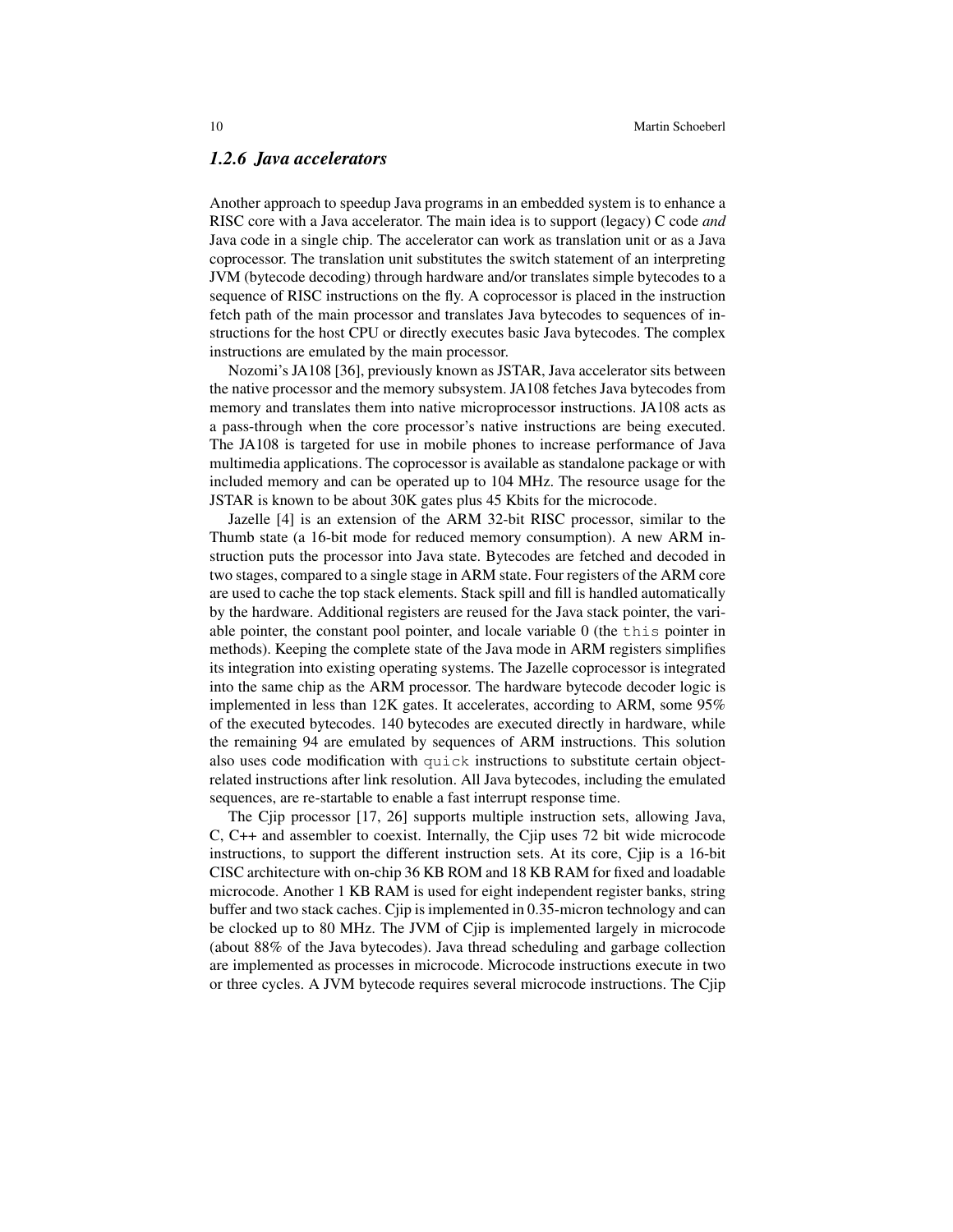Java instruction set and the extensions are described in detail in [25]. For example: a bytecode nop executes in 6 cycles while an iadd takes 12 cycles. Conditional bytecode branches are executed in 33 to 36 cycles. Object oriented instructions such getfield, putfield or invokevirtual are not part of the instruction set.

## *1.2.7 Further Java processor projects*

Several past and current research projects address execution of Java applications in hardware. This section briefly introduces those projects.

FemtoJava [6] is a research project to build an application specific Java processor. The bytecode usage of the embedded application is analyzed and a customized version of FemtoJava is generated in order to minimize the resource usage.

The jHISC project proposes a high-level instruction set architecture for Java [63]. The processor consumes 15600 LCs and the maximum frequency in a Xilinx Virtex FPGA is 30 MHz. The prototype can only run simple programs and the performance is estimated with a simulation.

The SHAP Java processor [72] contains a memory management unit for hardware assisted garbage collection. An additional RISC processor, the open-source processor ZPU, is integrated with SHAP and performs the GC work [41].

The research project JPOR [10] aims for a Java processor design that is optimized for the execution of RTSJ programs. It is a typical implementation of a Java processor combining direct support for simple bytecodes and microcode instructions for more complex bytecodes.

A Java processor (probably JOP) has been extended to support dual issue of bytecodes [27]. To simplify the runtime on the Java processor, the system is extended with a RISC processor [59]. The interface between the RISC processor and the Java processor is based on cross-core interrupts. A few micro benchmarks provide a comparison of the Java processor with an interpreting JVM (Sun's CVM).

#### *1.2.8 Chip-multiprocessors*

Several of the active research projects on Java processors explore chip-multiprocessor (CMP) configurations. The main focus of the CMP version of JOP [39, 40] is to keep the CMP time-predictable, even with access to shared main memory. Pitter implemented a TDMA based memory arbiter and integrated the timing model of the arbiter into the WCET analysis tool for JOP. Therefore, the JOP CMP is the first time-predictable CMP that includes a WCET analysis tool.

The multi-threaded jamuth processor uses the Avalon switch fabric to build a CMP system of a small number of cores [64]. As the jamuth core is already multithreaded, the effective supported concurrent threads if 4 times the number of cores. The evaluation shows that increasing the number of cores provides a better per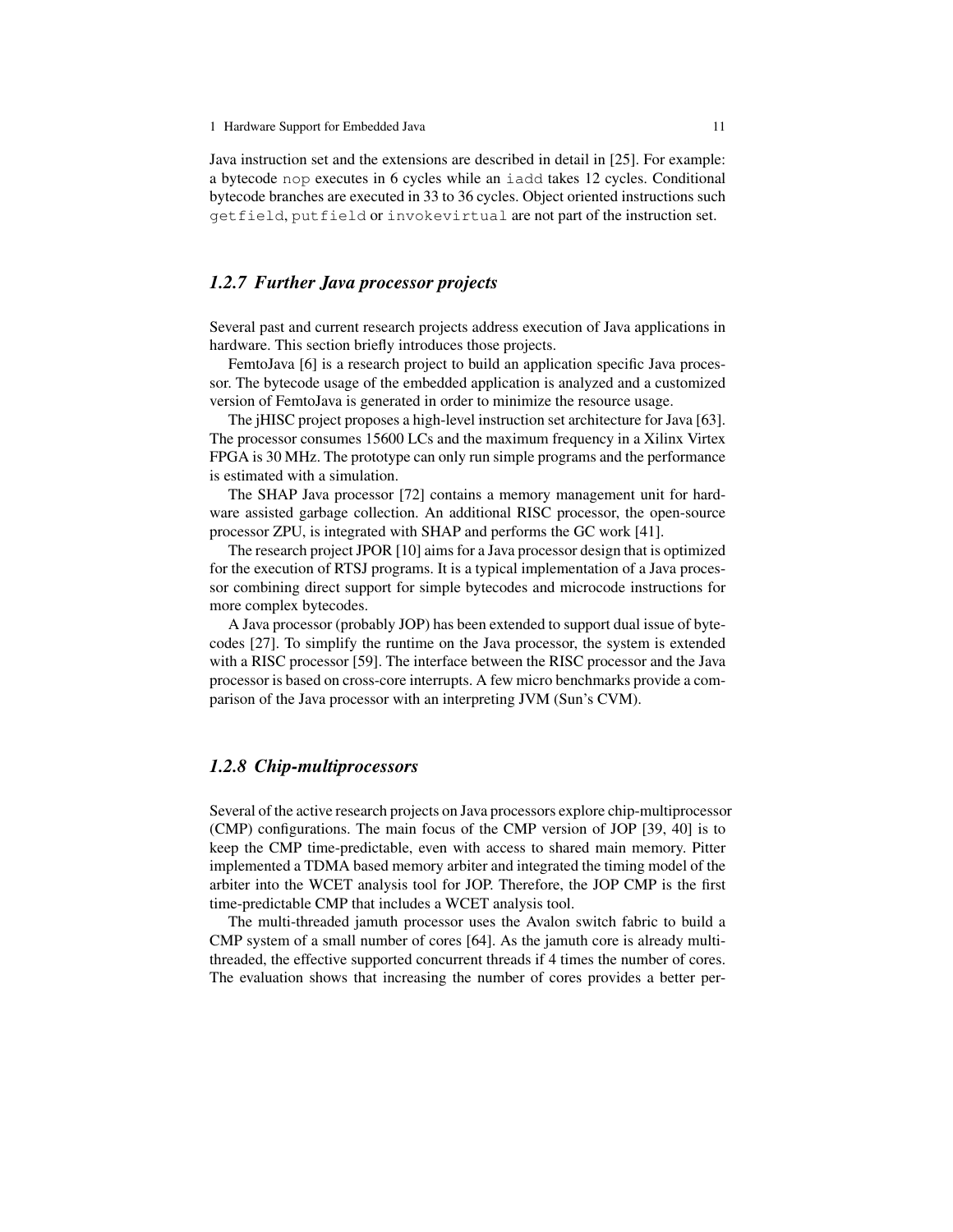formance gain than increasing the number of threads in one core. For the jamuth system, the optimum number of threads in one core is two. The second thread can utilize the pipeline when the first thread stalls in a memory access. Adding a third thread results only in a minor performance gain.

The CMP version of SHAP contains a pipelined memory arbiter and controller to optimize average case performance [73]. By using a pipelined, synchronous SRAM as main memory, the memory delivers one word per clock cycle. On a CMP system the bottleneck is the memory bandwidth and not the memory latency. Therefore, this pipelined memory delivers the needed memory bandwidth for the SHAP CMP system.

With true concurrence on a CMP the pressure on efficient synchronization primitives increases. A promising approach to simplify synchronization at the language level and provide more true execution concurrency is transactional memory (TM) [20]. A real-time TM (RTTM) has been implemented in the CMP version of JOP [55]. The Java annotation @atomic on a method is used to mark the transaction. The code within the transaction is executed concurrent to other possible transactions. All writes to the memory are kept in a core local transaction buffer during the transaction. At the end of the transaction that buffer is written atomically to main memory. When a conflict between transactions occurs, a transaction is aborted and the atomic section is retried. For real-time systems this retry count must be bounded [54]. To enable this bound, RTTM is designed to avoid any false conflict detections that can occur on a cache-based hardware TM.

## *1.2.9 Discussion*

The basic architecture of all Java processors is quite similar: simple bytecodes are supported in hardware and more complex bytecodes are implemented in microcode or even in Java. JVM bytecode is stack oriented and almost all instructions operate on the stack. Therefore, all Java processor provide a dedicated cache for stack content. The main difference between the architectures is the amount of bytecodes that are implemented in hardware and the caching system for instructions and heap allocated data. As the market for embedded Java processors is still small, only the JEMCore is available in silicon. picoJava is discontinued by Sun/Oracle and the other processor projects target FPGAs.

Standard Java is too big for embedded systems. The subset defined in the CLDC is a starting point for the Java library support of embedded Java. JEMCore, jamuth, JOP, and SHAP support the CLDC. As the CLDC is missing an API for low-level I/O, all vendors provide their own Java classes or mechanism for low-level I/O (see next section). CLDC is based on Java 1.1 and is missing important features, such as collection classes. Therefore, most projects add some classes from standard Java to the CLDC base. The results in libraries somewhere between CLDC and standard Java, without being compatible. A new library specification for (classic) embedded systems, based on the current version of Java, would improve this situation.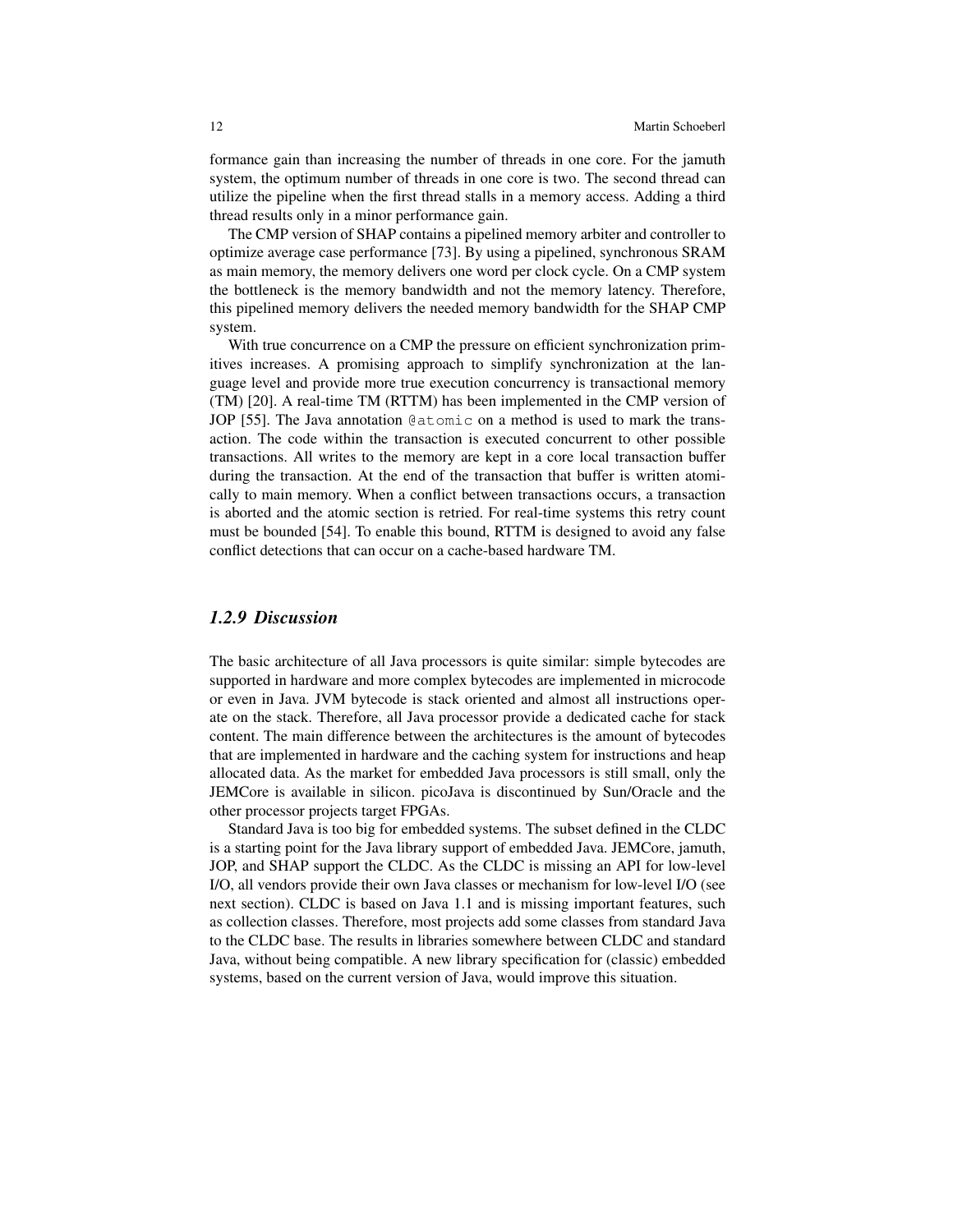Most processors (JEMCore, jamuth, and JOP) target real-time systems. They provide a real-time scheduler with tighter guarantees than a standard JVM thread scheduler. As this real-time scheduling does not fit well with standard Java threads, special classes for (periodic) real-time threads are introduced. None of the runtime systems supports the RTSJ API. We assume that the RTSJ is too complex for such resource constraint devices. It might also be the case that the effort to implement a RTSJ JVM is too high for the small development teams behind the processor projects. However, with the simpler SCJ specification there is hope that the embedded Java processors will adapt their runtime to a common API.

For real-time systems the WCET needs to be known as input for schedulability analysis. WCET is usually derived by static program analysis. As the presented processor architectures are relative simple (e.g., no dynamic scheduling in the pipeline), they should be an easy target for WCET analysis. However, only for three processors the execution time of bytecodes is documented (picoJava, Cjip, and JOP). JOP is the only processor that is supported by WCET analysis tools.

## 1.3 Support Technology for Java

Several techniques to support the execution of Java programs have been proposed and implemented. Most techniques have been introduced in the context of a Java processor. However, the basic concepts can also be applied to a RISC processor to enhance execution performance or time predictability of Java applications. In this section we review support for low-level IO and interrupts, special cache organizations for heap allocated data, and support for garbage collection.

## *1.3.1 Low-level I/O and interrupts*

Java, as a platform independent language and runtime system, does not support direct access to low-level I/O devices. However, embedded Java systems often consist only of a JVM without an underlying operations system. In that case, the JVM acts as the operating system. The different solutions to interface I/O devices and implement interrupt handlers directly in Java on Java processors and embedded JVMs are described in the following section.

The RTSJ defines an API for direct access to physical memory, including hardware registers. Essentially one uses RawMemoryAccess at the level of primitive data types. Although the solution is efficient, this representation of physical memory is not object oriented. A type-safe layer with support for representing individual registers can be implemented on top of the RTSJ API. The topic of RTSJ support for low-level I/O is discussed in detail in Chapter ??.

The RTSJ specification suggests that asynchronous events are used for interrupt handling. Yet, it neither specifies an API for interrupt control nor semantics of the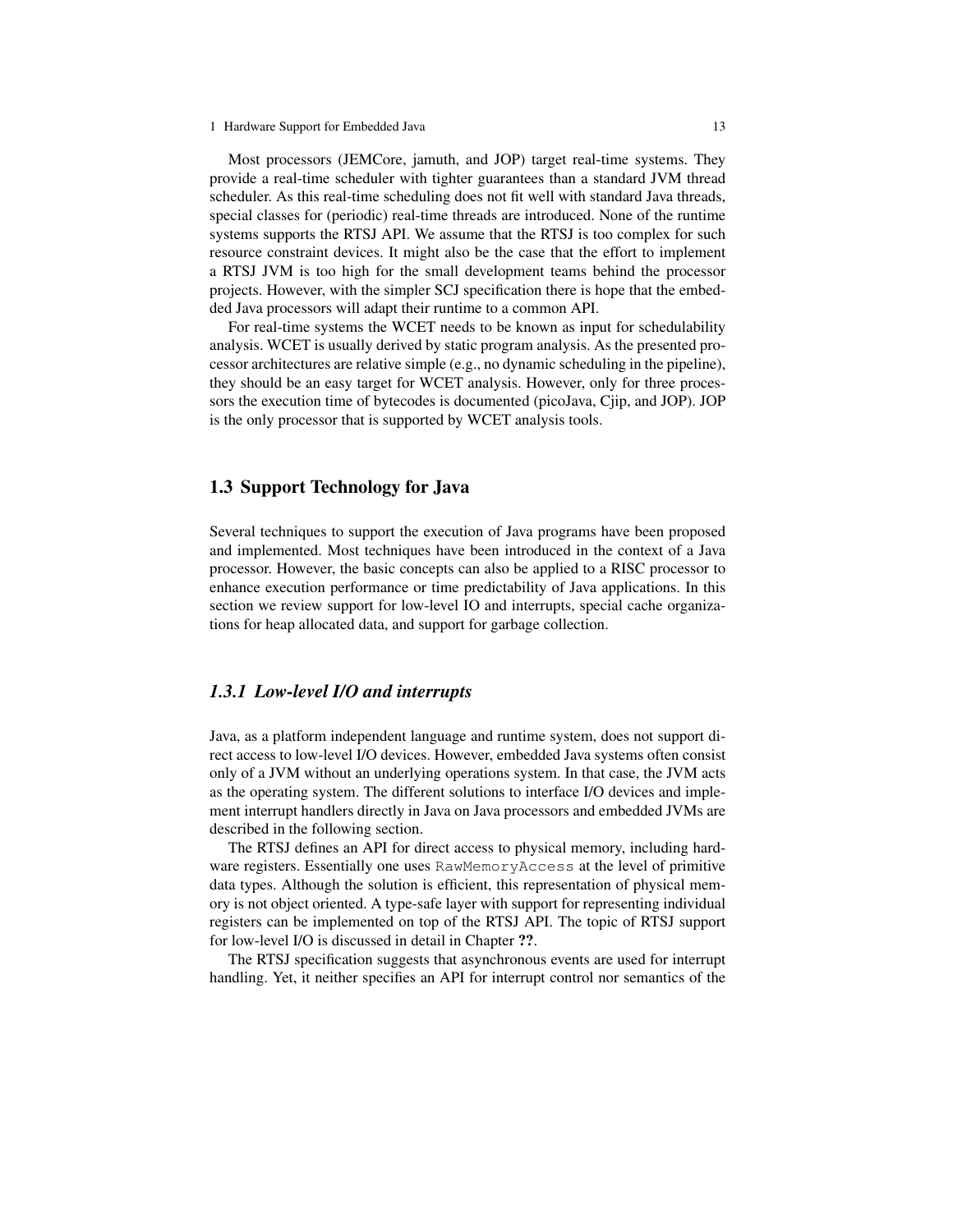handlers. Second level interrupt handling can be implemented within the RTSJ with an AsyncEvent that is bound to a *happening*. The happening is a string constant that represents an interrupt, but the meaning is implementation dependent.

The aJile Java processor [1] uses native functions to access devices. Interrupts are handled by registering a handler for an interrupt source (e.g., a GPIO pin). Systronix suggests<sup>3</sup> to keep the handler short, as it runs with interrupts disabled, and delegate the real handling to a thread. The thread waits on an object with ceiling priority set to the interrupt priority. The handler just notifies the waiting thread through this monitor. When the thread is unblocked and holds the monitor, effectively all interrupts are disabled.

On top of the multiprocessing pipeline of Komodo [28] the concept of interrupt service threads is implemented. For each interrupt one thread slot is reserved for the interrupt service thread. It is unblocked by the signaling unit when an interrupt occurs. A dedicated thread slot on a fine-grain multithreading processor results in a very short latency for the interrupt service routine. No thread state needs to be saved. However, this comes at the cost to store the complete state for the interrupt service thread in the hardware. In the case of Komodo, the state consists of an instruction window and the on-chip stack memory. Devices are represented by Komodo specific I/O classes.

One option to access I/O registers directly in an embedded JVM is to access them via C functions using the Java native interface. Another option is to use so called hardware objects [56], which represent I/O devices as plain Java objects. The hardware objects are platform specific (as I/O devices are), but the mechanism to represent I/O devices as Java objects can be implemented in any JVM. Hardware objects have been implemented so far in six different JVMs: CACAO, OVM, SimpleRTJ, Kaffe, HVM, and JOP. Three of them are running on a standard PC, two on a microcontroller, and one is a Java processor.

In summary, access to device registers is handled in both aJile and Komodo by abstracting them into library classes with access methods. This leaves the implementation to the particular JVM and does not give the option of programming them at the Java level. Exposing hardware devices as Java objects, as implemented with the hardware objects, allows safe access to device registers directly from Java. Interrupt handling in aJile is essentially first level, but with the twist that it may be interpreted as RTSJ event handling, although the firing mechanism is atypical. Komodo has a solution with first level handling through a full context shift.

## *1.3.2 Cache organizations for Java*

Java releys heavily on objects allocated on the heap and the automatic memory management with a garbage collector. The resulting data usage patterns are different

<sup>3</sup> A template can be found at http://practicalembeddedjava.com/tutorials/ aJileISR.html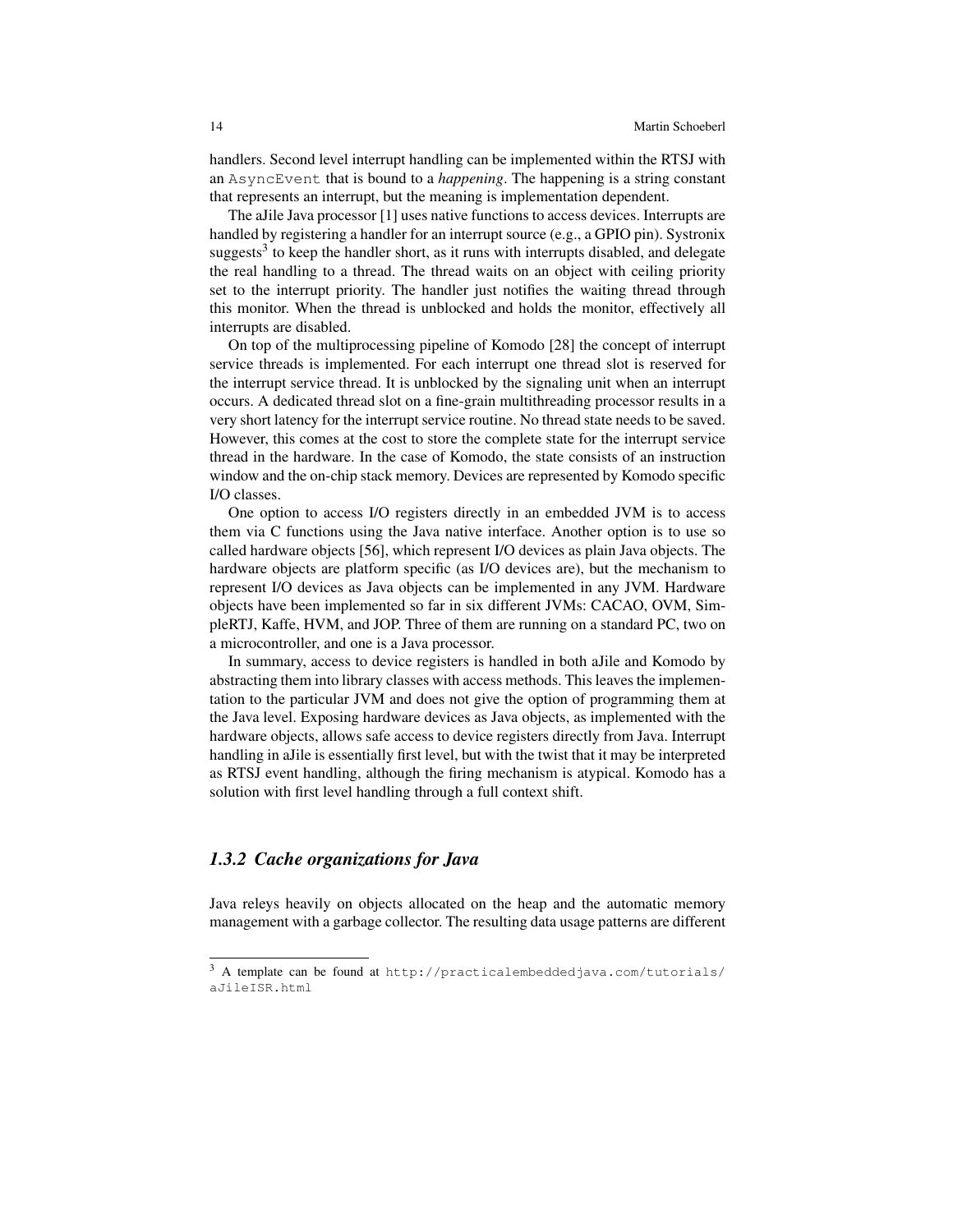

Figure 1.4: Object cache with associativity of two and four fields per object (from [47])

from e.g., C programs. Therefore, a system optimized for the execution of Java programs can benefit from a specialized cache, an object cache.

Figure 1.4 shows one possible organization of an object cache. The cache is accessed via the object reference and the field index. In this example figure the associativity is two and each cache line is four fields long. All tag memories are compared in parallel with the object reference. Parallel to the tag comparison, the valid bits for the individual fields are checked. The field index performs the selection of the valid bit multiplexer. The output of the tag comparisons and valid bit selection is fed into the encoder, which delivers the selected cache line. The line index and the field index are concatenated and build the address of the data cache.

One of the first proposals of an object cache [68] appeared within the Mushroom project [69]. The Mushroom project investigated hardware support for Smalltalklike object oriented systems. The cache is indexed by a combination of the object identifier (the handle in the Java world) and the field offset. Different combinations, including xoring of the two fields, are explored to optimize the hit rate. The most effective generation of the hash function for the cache index was the xor of the upper offset bits (the lower bits are used to select the word in the cache line) with the lower object identifier bits. Considering only the hit rate, caches with a block size of 32 and 64 bytes perform best. However, under the assumption of realistic miss penalties caches with 16 and 32 bytes lines size result in lower average access times per field access.

With an indirection based access to an object two data structures need to be cached: the actual object and the indirection to that object. In [68], a common cache for both data structures and a split cache are investigated. As the handle indirection cache is only accessed when the object cache results in a miss, a medium hit rate on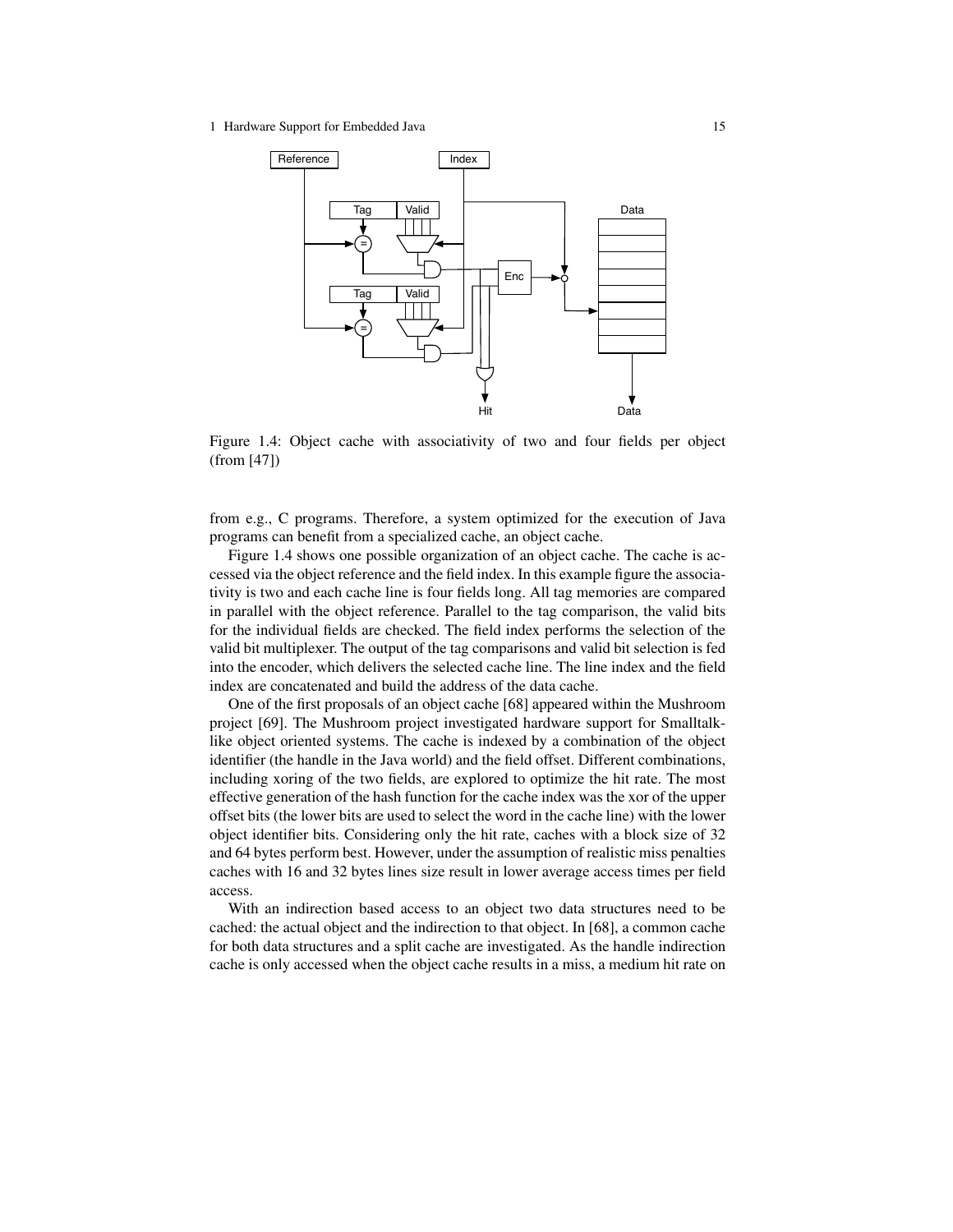the handle indirection cache is sufficient. Therefore, the best configuration is a large object cache and a small handle indirection cache.

Object oriented architecture support for a Java processor is proposed in [67], including an object cache, extended folding, and a virtual dispatch cache. The object cache is indexed by (part of) the object reference and the field offset. The virtual method cache is motivated by avoiding a virtual dispatch table (a very common implementation approach in OO languages) to save memory for embedded devices. This cache assumes monomorphic call sites. The cache is indexed by some lower bits of the PC at the call site. As polymorphic call sites trash the cache, an extension as a hybrid polymorphic cache is proposed. The whole proposal is based on a very high level simulation – running some Java applications in a modified, interpreting JVM (Sun JDK 1.0.2). No estimates on the hardware complexity are given.

A dedicated cache for heap allocated data is proposed in [66]. The object layout is handle based. The object reference with the field index is used to address the cache – it is called virtual address object cache. Cache configurations are evaluated with a simulation in a Java interpreter and the assumption of 10 ns cycle time of the Java processor and a memory latency of 70 ns. For different cache configurations (up to 32 KB) average case field access times between 1.5 and 5 cycles are reported. For most benchmarks, the optimal block size was found to be 64 bytes, which is quite high for the medium latency (7 cycles) of the memory system. The proposed object cache is also used to cache arrays. Therefore, the array accesses favor a larger block size to benefit from spatial locality.

Wright et al. propose a cache that can be used as object cache and as conventional data cache [71]. To support the object cache mode the instruction set is extended with a few object-oriented instructions such as load and store of object fields. The object layout is handle based and the cache line is addressed with a combination of the object reference (called object id) and part of the offset within the object. The main motivation of the object cache mode is in-cache garbage collection [70]. The youngest generation of objects in a generational GC is allocated in the object cache and can be collected without main memory access.

The possible distinction between different data areas of the JVM (e.g., constant pool, heap, method area) enables unique cache configurations for a Java processor. It is argued that a split-cache design can simplify WCET analysis of data caches [52]. For heap allocated objects a time-predictable object cache has been implemented in JOP [53]. The object cache is organized to cache single objects in a cache line. The cache is highly associative to track object field accesses in the WCET analysis via the symbolic references instead of the actual addresses. WCET analysis based evaluation of the object cache shows that even a small cache with a high associativity provides good hit rate analyzability [24].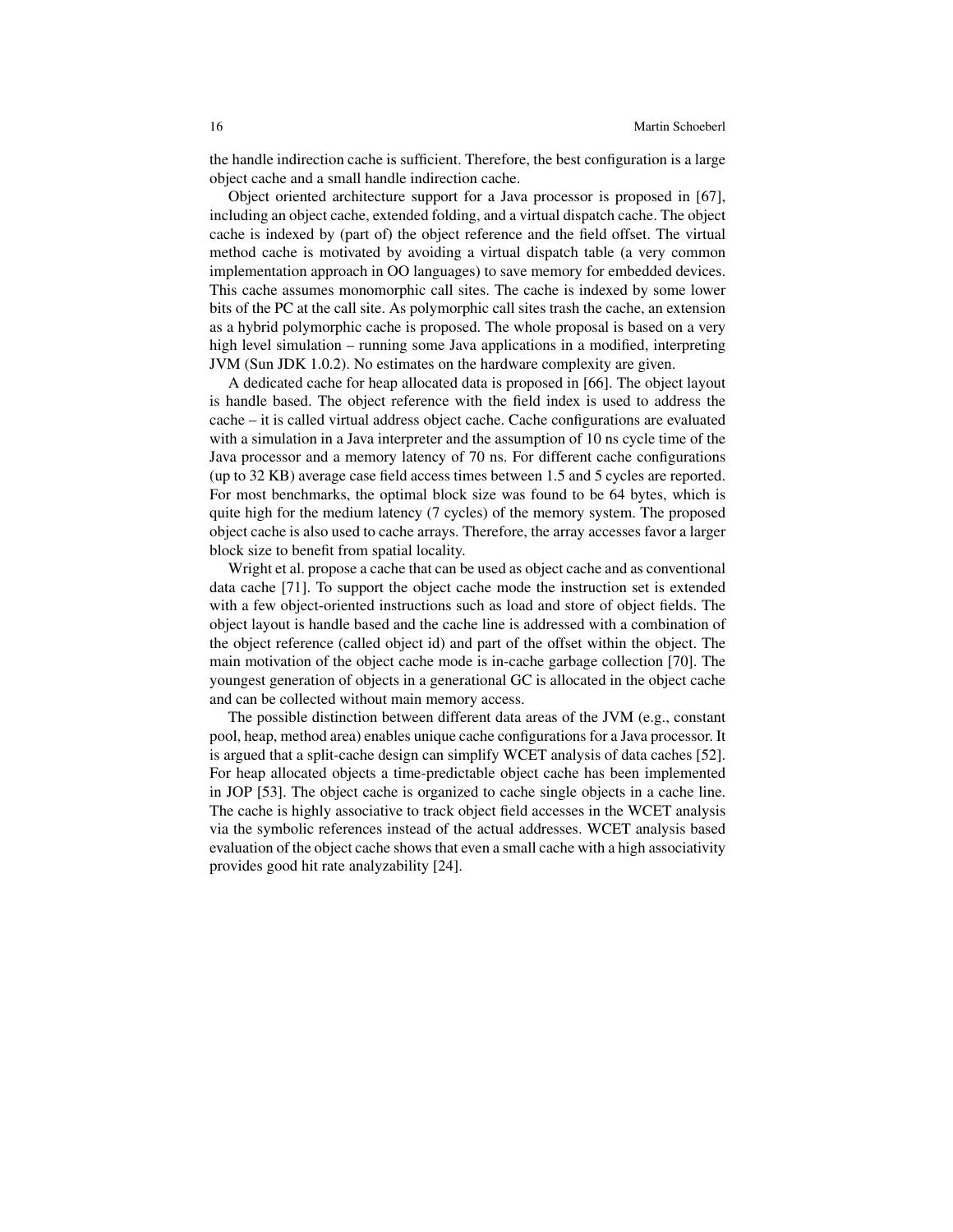### *1.3.3 Garbage collection*

A real-time garbage collector has to fulfill two basic properties: ensure that programs with bounded allocation rates do not run out of memory and provide short blocking times. Even for incremental garbage collectors, heap compaction can be source of considerable blocking time. Chapter ?? discusses real-time garbage collection in detailed. Here the focus is on hardware support for garbage collection

Nielsen and Schmidt [37] propose hardware support, the object-space manager (OSM), for real-time garbage collector on a standard RISC processor. The concurrent garbage collector is based on [5], but the concurrency is of finer grain than the original Baker algorithm as it allows the mutator to continue during the object copy. The OSM redirects field access to the correct location for an object that is currently being copied. [45] extends the OSM to a GC memory module where a local microprocessor performs the GC work. In the paper the performance of standard C++ dynamic memory management is compared against garbage collected C++. The authors conclude that C++ with the hardware supported garbage collection performs comparable with traditional C++.

One argument against hardware support for GC might be that standard processors will never include GC specific instructions. However, Azul Systems has included a read barrier in their RISC based chip-multiprocessor system [11]. The read barrier looks like a standard load instruction, but tests the TLB if a page is a GC-protected page. GC-protected pages contain objects that are already moved. The read barrier instruction is executed after a reference load. If the reference points into a GCprotected page a user-mode trap handler corrects the stale reference to the forwarded reference.

Meyer proposes in [32, 33] a new RISC processor architecture for exact pointers. The processor contains a set of pointer registers and a set of data registers. The instruction set guarantees correct handling of pointers. Furthermore, the object layout and the stack are both split to pointer containing and data containing regions (similar to the split stack). A microprogrammed GC unit is attached to the main processor [34]. Close interaction between the RISC pipeline and the GC coprocessor allow the redirection for field access in the correct semi-space with a concurrent object copy. The hardware cost of this feature is given as an additional word for the back-link in every pointer register and every attribute cache line. It is not explicitly described in the paper when the GC coprocessor performs the object copy. We assume that the memory copy is performed in parallel with the execution of the RISC pipeline. In that case, the GC unit *steals* memory bandwidth from the application thread. The GC hardware uses an implementation of Baker's read-barrier [5] for the incremental copying algorithm. The cost of the read-barrier is between 5 and 50 clock cycles. The resulting minimum mutator utilization for a time quantum of 1 ms was measured to be 55%. For a real-time task with a period of 1 kHz the resulting overhead is about a factor of 2.

The Java processor SHAP [72] contains a memory management unit with a hardware garbage collector. That unit redirects field and array access during a copy operation of the GC unit.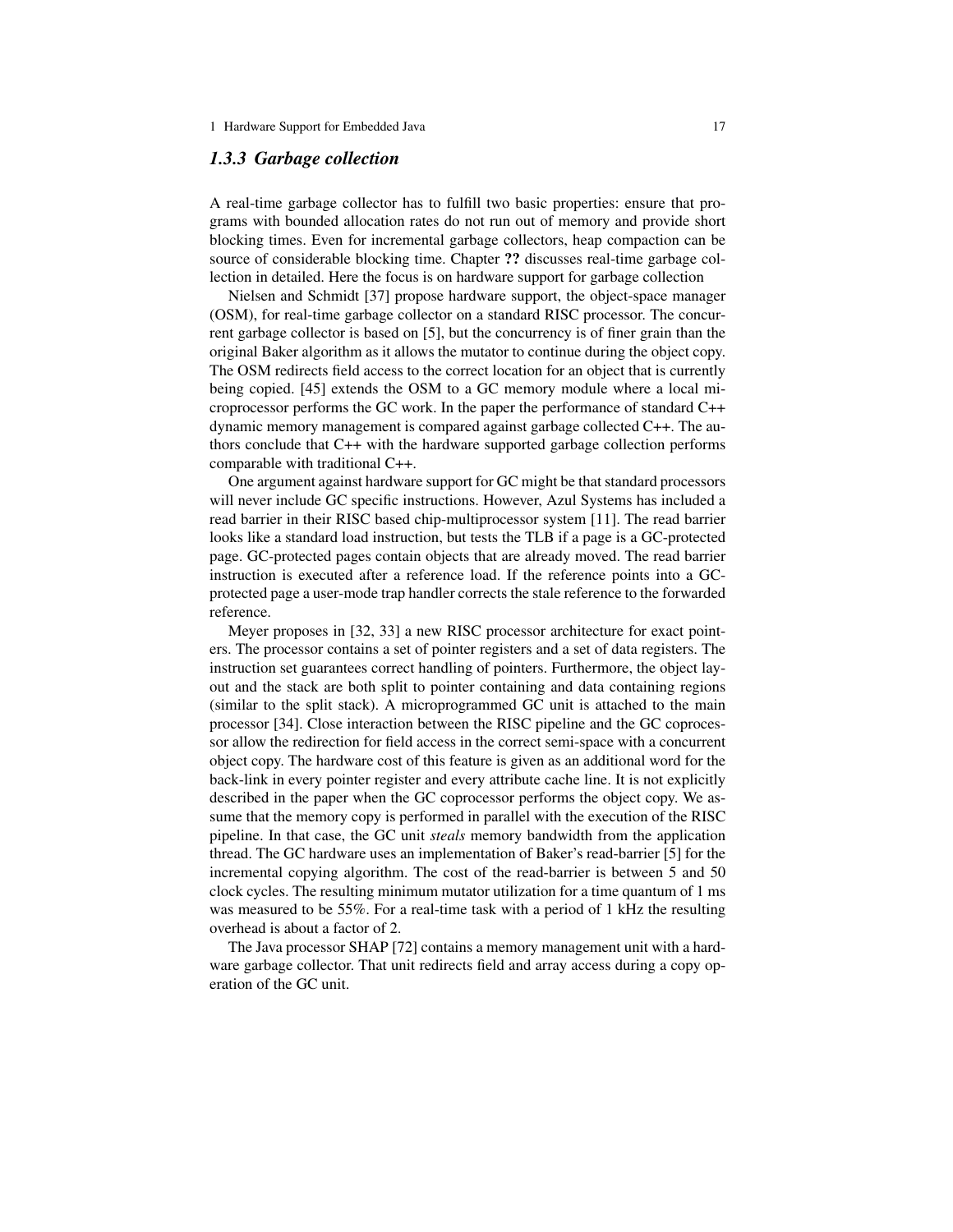During heap compaction, objects are copied. Copying is usually performed atomically to avoid interference with application threads, which could render the state of an object inconsistent. Copying of large objects and especially large arrays introduces long blocking times that are unacceptable for real-time systems. In [57] an interruptible copy unit is presented that implements non-blocking object copy. The unit can be interrupted after a single word move. The evaluation showed that it is possible to run high priority hard real-time tasks at 10 kHz parallel to the garbage collection task on a 100 MHz Java processor.

## 1.4 Conclusions

To enable Java in resource constraint embedded systems, several projects implement the Java virtual machine (JVM) in hardware. These Java processors are faster than an interpreting JVM, but use fewer resources than a JIT compiler. Furthermore, the direct implementation of the JVM enables WCET analysis at bytecode level.

Java also triggered research on hardware support for object-oriented languages. Special forms of caches, sometimes called object cache, are optimized for the data access pattern of the JVM. Garbage collection is an important feature of Java. As the overhead of GC, especially for an incremental real-time GC, can be quite high on standard processors, several mechanisms for hardware support of GC have been proposed.

So far, Java processors failed in the standard and server computing domain. However, with the Azul system, hardware support for Java within a RISC processor has now entered the server domain. It will be interesting to see whether hardware support for Java and other managed languages will be included in mainstream processor architectures.

With the introduction of the safety-critical Java specification the interest in Java processors might increase. Java processors execute bytecode, which itself is easier to analyze. Certification of safety-critical applications will benefit from the direct execution of Java bytecode as the additional translation steps to C and machine code are avoided.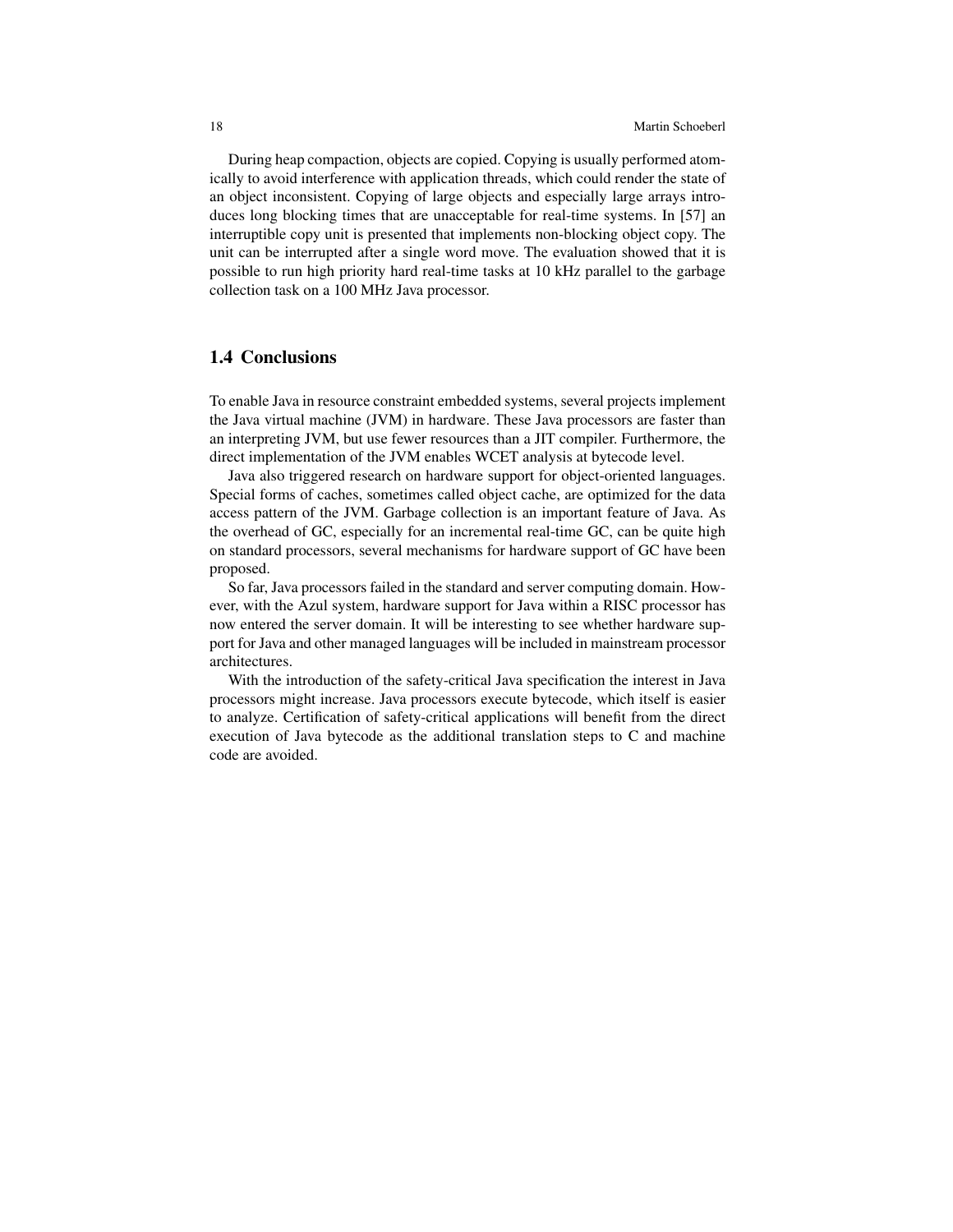# **References**

- 1. aJile Systems. aj-100 real-time low power Java processor. preliminary data sheet, 2000.
- 2. aJile Systems. aj-102 technical reference manual v2.4. Available at http://www.ajile. com/, 2009.
- 3. aJile Systems. aj-200 technical reference manual v2.1. Available at http://www.ajile. com/, 2010.
- 4. ARM. Jazelle technology: ARM acceleration technology for the Java platform. white paper, 2004.
- 5. H.G. Baker. List processing in real time on a serial computer. *Commun. ACM*, 21(4):280–294, 1978.
- 6. A. C. Beck and L. Carro. Low power Java processor for embedded applications. In *Proceedings of the 12th IFIP International Conference on Very Large Scale Integration*, pages 213–228, Darmstadt, Germany, December 2003.
- 7. T. Bogholm, H. Kragh-Hansen, P. Olsen, B. Thomsen, and K.G. Larsen. Model-based schedulability analysis of safety critical hard real-time Java programs. In *Proceedings of the 6th International Workshop on Java Technologies for Real-time and Embedded Systems (JTRES 2008)*, pages 106–114, New York, NY, USA, 2008. ACM.
- 8. G. Bollella, J. Gosling, B. Brosgol, P. Dibble, S. Furr, and M. Turnbull. *The Real-Time Specification for Java*. Java Series. Addison-Wesley, June 2000.
- 9. C.P. Bridges and T. Vladimirova. Agent computing applications in distributed satellite systems. In *International Symposium on Autonomous Decentralized Systems, 2009. ISADS '09*, pages 1 –8, march 2009.
- 10. Z. Chai, W. Zhao, and W. Xu. Real-time Java processor optimized for RTSJ. In *Proceedings of the 2007 ACM symposium on Applied computing*, SAC '07, pages 1540–1544, New York, NY, USA, 2007. ACM.
- 11. C. Click, G. Tene, and M. Wolf. The pauseless GC algorithm. In Michael Hind and Jan Vitek, editors, *Proceedings of the 1st International Conference on Virtual Execution Environments, VEE 2005, Chicago, IL, USA, June 11-12, 2005*, pages 46–56. ACM, 2005.
- 12. S. Dey, P. Sanchez, D. Panigrahi, L. Chen, C. Taylor, and K. Sekar. Using a soft core in a SOC design: Experiences with picoJava. *IEEE Design and Test of Computers*, 17(3):60–71, July 2000.
- 13. F. Gruian and Z. Salcic. Designing a concurrent hardware garbage collector for small embedded systems. In *Proceedings of Advances in Computer Systems Architecture: 10th Asia-Pacific Conference, ACSAC 2005*, pages 281–294. Springer-Verlag GmbH, October 2005.
- 14. F. Gruian and M. Westmijze. Bluejamm: A bluespec embedded Java architecture with memory management. In *SYNASC '07: Proceedings of the Ninth International Symposium on Symbolic and Numeric Algorithms for Scientific Computing*, pages 459–466, Washington, DC, USA, 2007. IEEE Computer Society.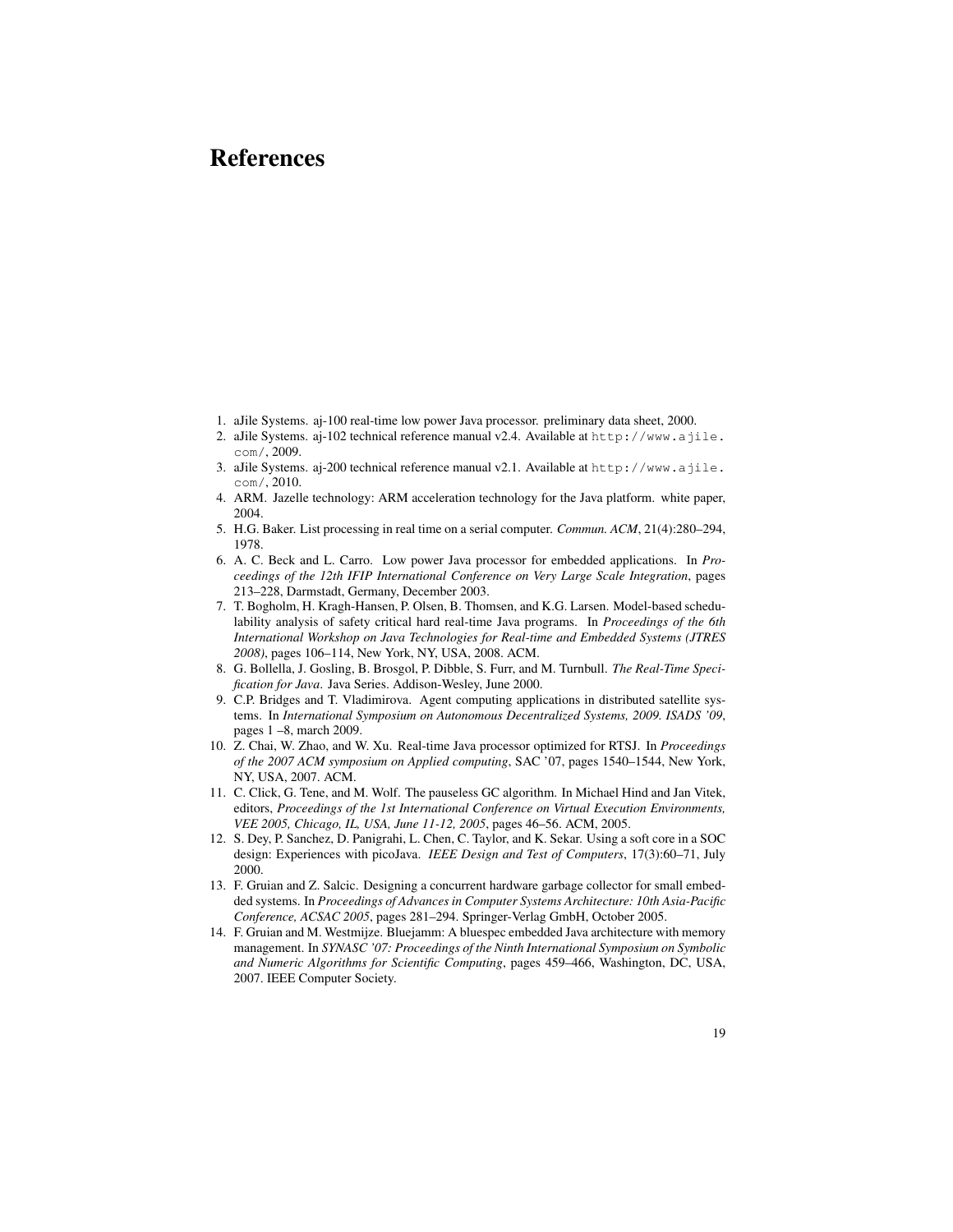- 15. F. Gruian and M. Westmijze. Bluejep: a flexible and high-performance Java embedded processor. In *JTRES '07: Proceedings of the 5th International Workshop on Java Technologies for Real-time and Embedded Systems*, pages 222–229, New York, NY, USA, 2007. ACM.
- 16. F. Gruian and M. Westmijze. Investigating hardware micro-instruction folding in a Java embedded processor. In *Proceedings of the 8th International Workshop on Java Technologies for Real-Time and Embedded Systems*, JTRES '10, pages 102–108, New York, NY, USA, 2010.  $ACM$
- 17. T.R. Halfhill. Imsys hedges bets on Java. *Microprocessor Report*, August 2000.
- 18. D.S. Hardin. Real-time objects on the bare metal: An efficient hardware realization of the Java virtual machine. In *Proceedings of the Fourth International Symposium on Object-Oriented Real-Time Distributed Computing*, page 53. IEEE Computer Society, 2001.
- 19. T. Harmon. *Interactive Worst-case Execution Time Analysis of Hard Real-time Systems*. PhD thesis, University of California, Irvine, 2009.
- 20. M. Herlihy and J.E.B. Moss. Transactional memory: Architectural support for lock-free data structures. In *Proceedings of the 20th Annual International Symposium on Computer Architecture, 1993*, pages 289–300, 1993.
- 21. M.T. Higuera-Toledano. Hardware-based solution detecting illegal references in real-time Java. In *Proceedings. 15th Euromicro Conference on Real-Time Systems (ECRTS 2003)*, pages 229–337, july 2003.
- 22. M.T. Higuera-Toledano. Hardware support for detecting illegal references in a multiapplication real-time Java environment. *ACM Trans. Embed. Comput. Syst.*, 5:753–772, November 2006.
- 23. B. Huber. Worst-case execution time analysis for real-time Java. Master's thesis, Vienna University of Technology, Austria, 2009.
- 24. B. Huber, W. Puffitsch, and M. Schoeberl. Worst-case execution time analysis driven object cache design. *Concurrency and Computation: Practice and Experience*, doi: 10.1002/cpe.1763, 2011.
- 25. Imsys. ISAJ reference 2.0, January 2001.
- 26. Imsys. Im1101c (the Cjip) technical reference manual / v0.25, 2004.
- 27. H-J Ko and C-J Tsai. A double-issue Java processor design for embedded applications. In *IEEE International Symposium on Circuits and Systems, 2007. ISCAS 2007*, pages 3502 – 3505, May 2007.
- 28. J. Kreuzinger, U. Brinkschulte, M. Pfeffer, S. Uhrig, and T. Ungerer. Real-time event-handling and scheduling on a multithreaded Java microcontroller. *Microprocessors and Microsystems*, 27(1):19–31, 2003.
- 29. J. Kreuzinger, R. Marston, T. Ungerer, U. Brinkschulte, and C. Krakowski. The komodo project: thread-based event handling supported by a multithreaded Java microcontroller. In *EUROMICRO Conference, 1999. Proceedings. 25th*, volume 2, pages 122 –128 vol.2, 1999.
- 30. D. Locke, B.S. Andersen, B. Brosgol, M. Fulton, T. Henties, J.J. Hunt, J.O. Nielsen, K. Nilsen, M. Schoeberl, J. Tokar, J. Vitek, and A.J. Wellings. Safety-critical Java technology specification, public draft. Available at http://www.jcp.org/en/jsr/detail?id=302, 2011.
- 31. M.P. Lun and A.S. Fong. Introducing pipelining technique in an object-oriented processor. In *TENCON '02. Proceedings. 2002 IEEE Region 10 Conference on Computers, Communications, Control and Power Engineering*, volume 1, pages 301 – 305 vol.1, oct 2002.
- 32. M. Meyer. A novel processor architecture with exact tag-free pointers. In *2nd Workshop on Application Specific Processors*, pages 96–103, San Diego, CA, 2003.
- 33. M. Meyer. A novel processor architecture with exact tag-free pointers. *IEEE Micro*, 24(3):46– 55, 2004.
- 34. M. Meyer. An on-chip garbage collection coprocessor for embedded real-time systems. In *RTCSA '05: Proceedings of the 11th IEEE International Conference on Embedded and Real-Time Computing Systems and Applications (RTCSA'05)*, pages 517–524, Washington, DC, USA, 2005. IEEE Computer Society.
- 35. G. Michel and J. Sachtleben. An integrated gyrotron controller. *Fusion Engineering and Design*, In Press, Corrected Proof:–, 2011.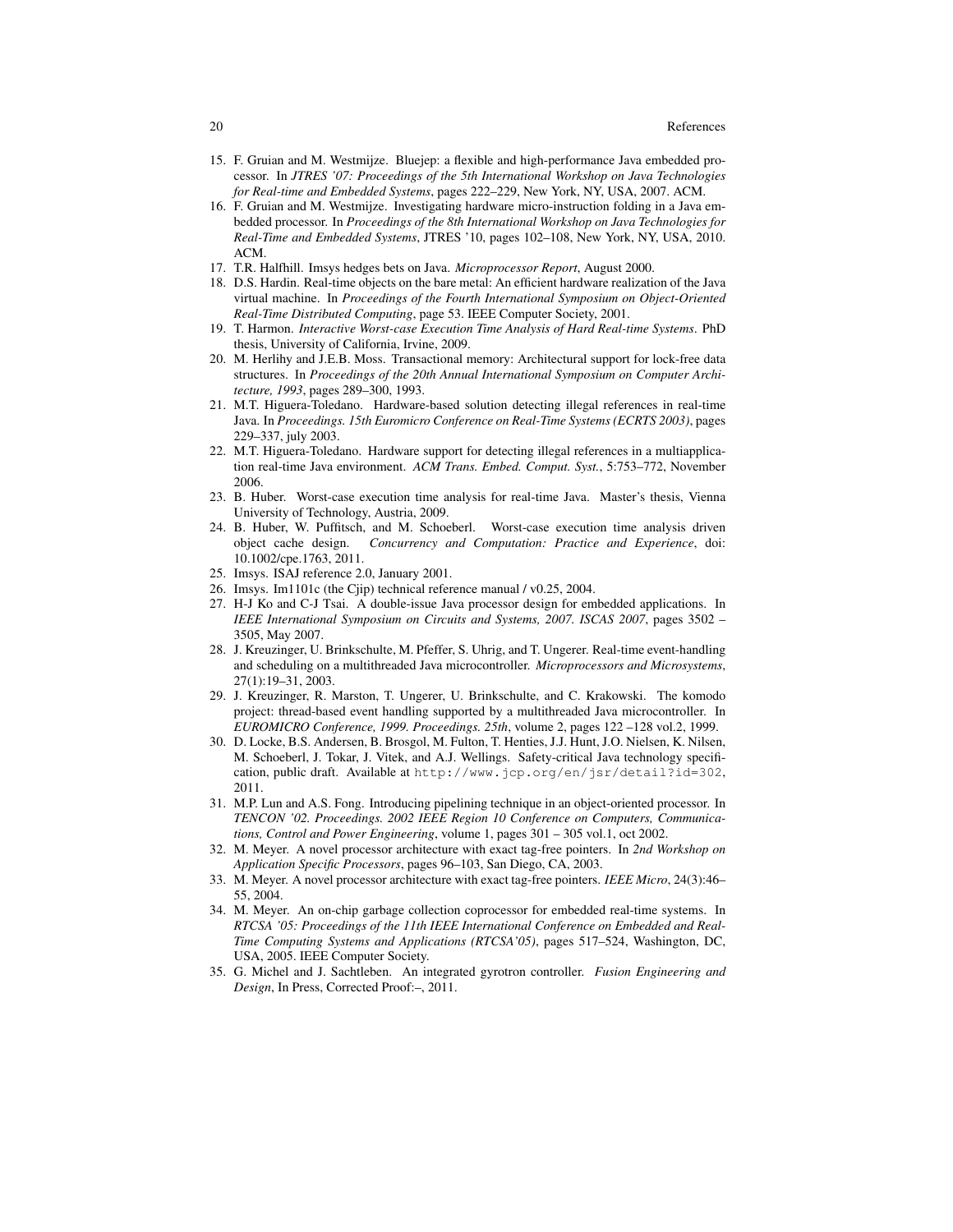#### References 21

- 36. Nazomi. JA 108 product brief. Available at http://www.nazomi.com.
- 37. K. Nilsen and W.J. Schmidt. Cost-effective object space management for hardware-assisted real-time garbage collection. *ACM Letters on Programming Languages and Systems*, 1(4):338–354, December 1992.
- 38. J. M. O'Connor and M. Tremblay. picoJava-I: The Java virtual machine in hardware. *IEEE Micro*, 17(2):45–53, 1997.
- 39. C. Pitter and M. Schoeberl. Towards a Java multiprocessor. In *Proceedings of the 5th International Workshop on Java Technologies for Real-time and Embedded Systems (JTRES 2007)*, pages 144–151, Vienna, Austria, September 2007. ACM Press.
- 40. C. Pitter and M. Schoeberl. A real-time Java chip-multiprocessor. *ACM Trans. Embed. Comput. Syst.*, 10(1):9:1–34, 2010.
- 41. T. B. Preusser, P. Reichel, and R.G. Spallek. An embedded GC module with support for multiple mutators and weak references. In Christian Müller-Schloer, Wolfgang Karl, and Sami Yehia, editors, *Architecture of Computing Systems - ARCS 2010, 23rd International Conference, Hannover, Germany, February 22-25, 2010. Proceedings*, volume 5974 of *Lecture Notes in Computer Science*, pages 25–36. Springer, 2010.
- 42. T. B. Preusser, M. Zabel, and R.G. Spallek. Bump-pointer method caching for embedded Java processors. In *Proceedings of the 5th International Workshop on Java Technologies for Real-time and Embedded Systems (JTRES 2007)*, pages 206–210, New York, NY, USA, 2007. ACM.
- 43. T.B. Preusser, M. Zabel, and P. Reichel. The SHAP microarchitecture and Java virtual machine. Technical Report TUD-FI07-02, Fakultaet Informatik, TU Dresden, April 2007.
- 44. W. Puffitsch and M. Schoeberl. picoJava-II in an FPGA. In *Proceedings of the 5th International Workshop on Java Technologies for Real-time and Embedded Systems (JTRES 2007)*, pages 213–221, Vienna, Austria, September 2007. ACM Press.
- 45. W.J. Schmidt and K. Nilsen. Performance of a hardware-assisted real-time garbage collector. In *ASPLOS-VI: Proceedings of the sixth international conference on Architectural support for programming languages and operating systems*, pages 76–85, New York, NY, USA, 1994. ACM Press.
- 46. M. Schoeberl. JOP: A Java optimized processor. In *On the Move to Meaningful Internet Systems 2003: Workshop on Java Technologies for Real-Time and Embedded Systems (JTRES 2003)*, volume 2889 of *LNCS*, pages 346–359, Catania, Italy, November 2003. Springer.
- 47. M. Schoeberl. A time predictable instruction cache for a Java processor. In *On the Move to Meaningful Internet Systems 2004: Workshop on Java Technologies for Real-Time and Embedded Systems (JTRES 2004)*, volume 3292 of *LNCS*, pages 371–382, Agia Napa, Cyprus, October 2004. Springer.
- 48. M. Schoeberl. *JOP: A Java Optimized Processor for Embedded Real-Time Systems*. PhD thesis, Vienna University of Technology, 2005.
- 49. M. Schoeberl. Application experiences with a real-time Java processor. In *Proceedings of the 17th IFAC World Congress*, pages 9320–9325, Seoul, Korea, July 2008.
- 50. M. Schoeberl. A Java processor architecture for embedded real-time systems. *Journal of Systems Architecture*, 54/1–2:265–286, 2008.
- 51. M. Schoeberl. *JOP Reference Handbook: Building Embedded Systems with a Java Processor*. CreateSpace, August 2009. Available at http://www.jopdesign.com/doc/ handbook.pdf.
- 52. M. Schoeberl. Time-predictable cache organization. In *Proceedings of the First International Workshop on Software Technologies for Future Dependable Distributed Systems (STFSSD 2009)*, pages 11–16, Tokyo, Japan, March 2009. IEEE Computer Society.
- 53. M. Schoeberl. A time-predictable object cache. In *Proceedings of the 14th IEEE International Symposium on Object/component/service-oriented Real-time distributed Computing (ISORC 2011)*, pages 99–105, Newport Beach, CA, USA, March 2011. IEEE Computer Society.
- 54. M. Schoeberl, F. Brandner, and J. Vitek. RTTM: Real-time transactional memory. In *Proceedings of the 25th ACM Symposium on Applied Computing (SAC 2010)*, pages 326–333, Sierre, Switzerland, March 2010. ACM Press.